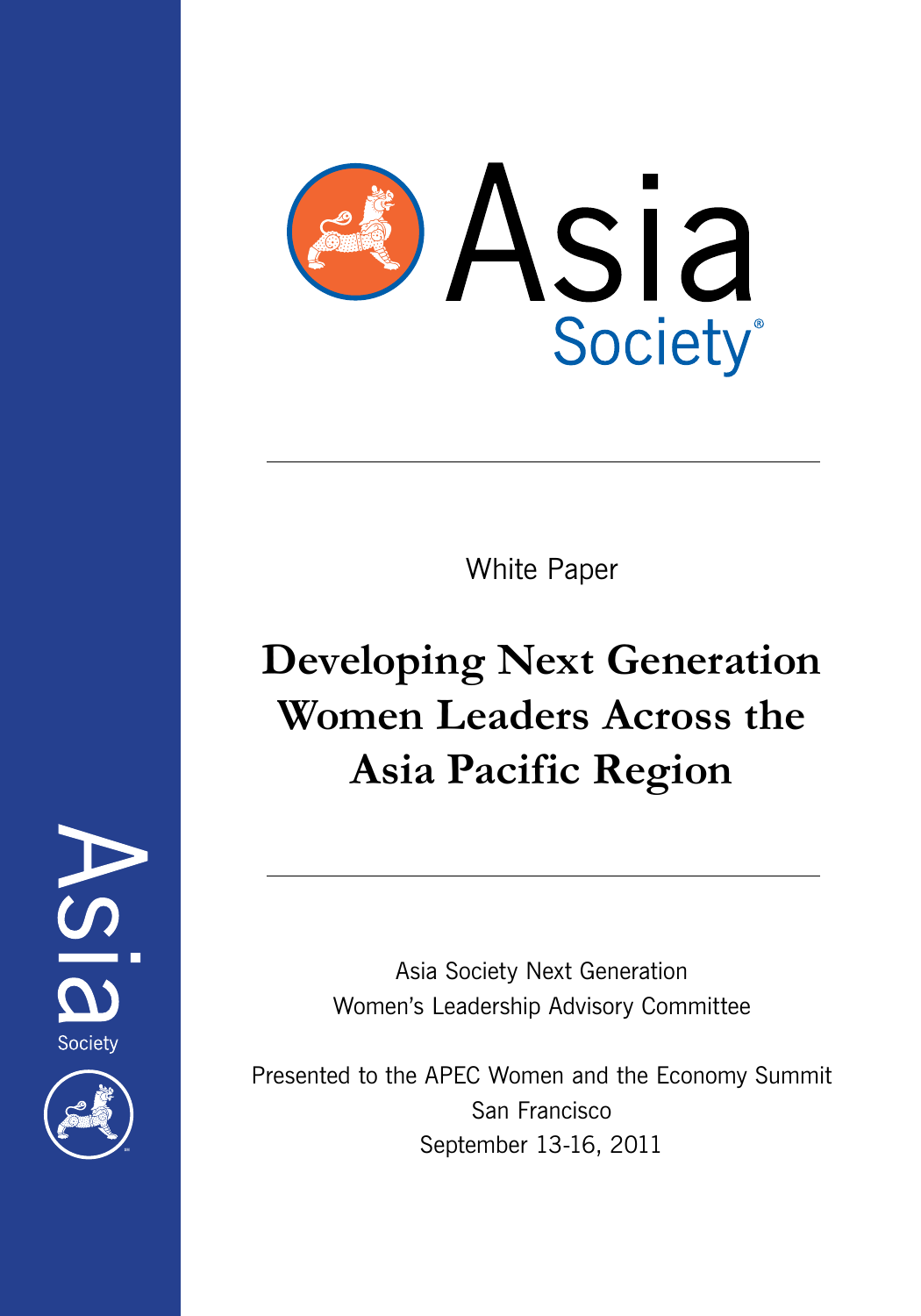Founded in 1956 by John D. Rockefeller 3rd, the Asia Society is an international, nonprofit organization dedicated to strengthening relationships and deepening understanding among the peoples of Asia and the United States. The Asia Society presents a wide range of public programs, including major arts exhibitions, performances, lectures, international conferences, and K-12 educational initiatives about Asia. Headquartered in New York City, the organization has regional centers in the US in Houston, Los Angeles, San Francisco and Washington, DC. Regional centers in Asia include Hong Kong, Manila, Melbourne, Mumbai, Seoul and Shanghai.

Editor: Laurie Rendon Copies of this report are available from Asia Society Global Leadership Initiative 725 Park Avenue New York, NY 10021-5088 And online at www.asiasociety.org

All rights reserved. No part of this publication may be reproduced or transmitted in any form or by any means, electronic or mechanical, including photocopying, recording, or any information storage retrieval system, without written permission from the publisher.

Copyright © 2011 Asia Society Printed and bound in the United States.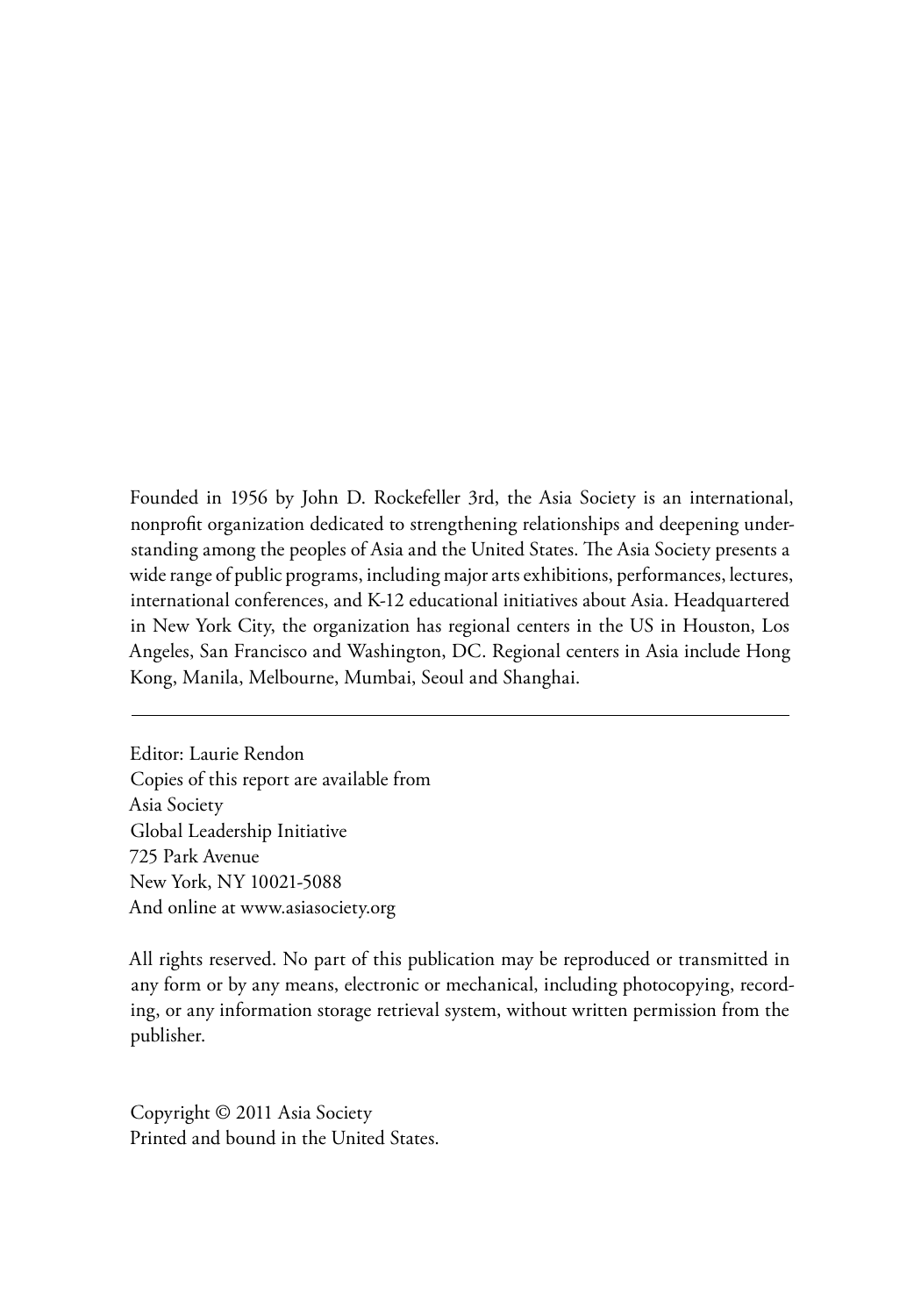# Executive Summary

#### **A Woman's Worth is Never Done**

Girls and women are a fallow and underdeveloped resource in the Asia Pacific region. An enormous amount of work needs to be done to bring the numbers of women in leadership positions in business, government, and civil society to a level that matches the true gender ratio. The work of numerous governmental, intra-governmental, and non-governmental organizations has been commendable. Yet, the situation remains that even in the highest represented member economy, women occupy only 15.7% of corporate board seats, top government positions are woefully underrepresented, and girls' literacy rates and education opportunities lag behind those of their male counterparts. From the most basic levels pertaining to girls' education and security, to the level of small business entrepreneurship, and to the level of top governmental and corporate leadership positions, women remain undervalued and their skills or potential underutilized and underdeveloped. Consequently, the Asia Pacific region is not optimizing one of its fundamental human resources for economic growth: potential women leaders.

The Asia Society Next Generation Women's Leadership Advisory Committee proposes 10 urgent action items that can boost APEC's efforts to develop a larger and stronger presence of women leaders in the Asia Pacific in order close the gender gap and maximize the contribution of women to the economic development of the region. Our recommendations are posed at two levels: to address the key challenges confronting women in the workplace, and to expand women's opportunities for development before they enter the workplace. The recommendations seek to foster women's leadership development for economic growth and offer clear gains for all involved.

#### **Recommendations for APEC Policy Implementation**

In order to fully develop and ensure a next generation of female leaders, the Asia Society Next Generation Women's Leadership Advisory Committee strongly recommends that APEC and its member economies should take the following actions:

#### **From the Classroom:**

• APEC should create a Young Women and the Economy Summit in order to provide leadership skills, resources, role models, and encouragement to girls and young women.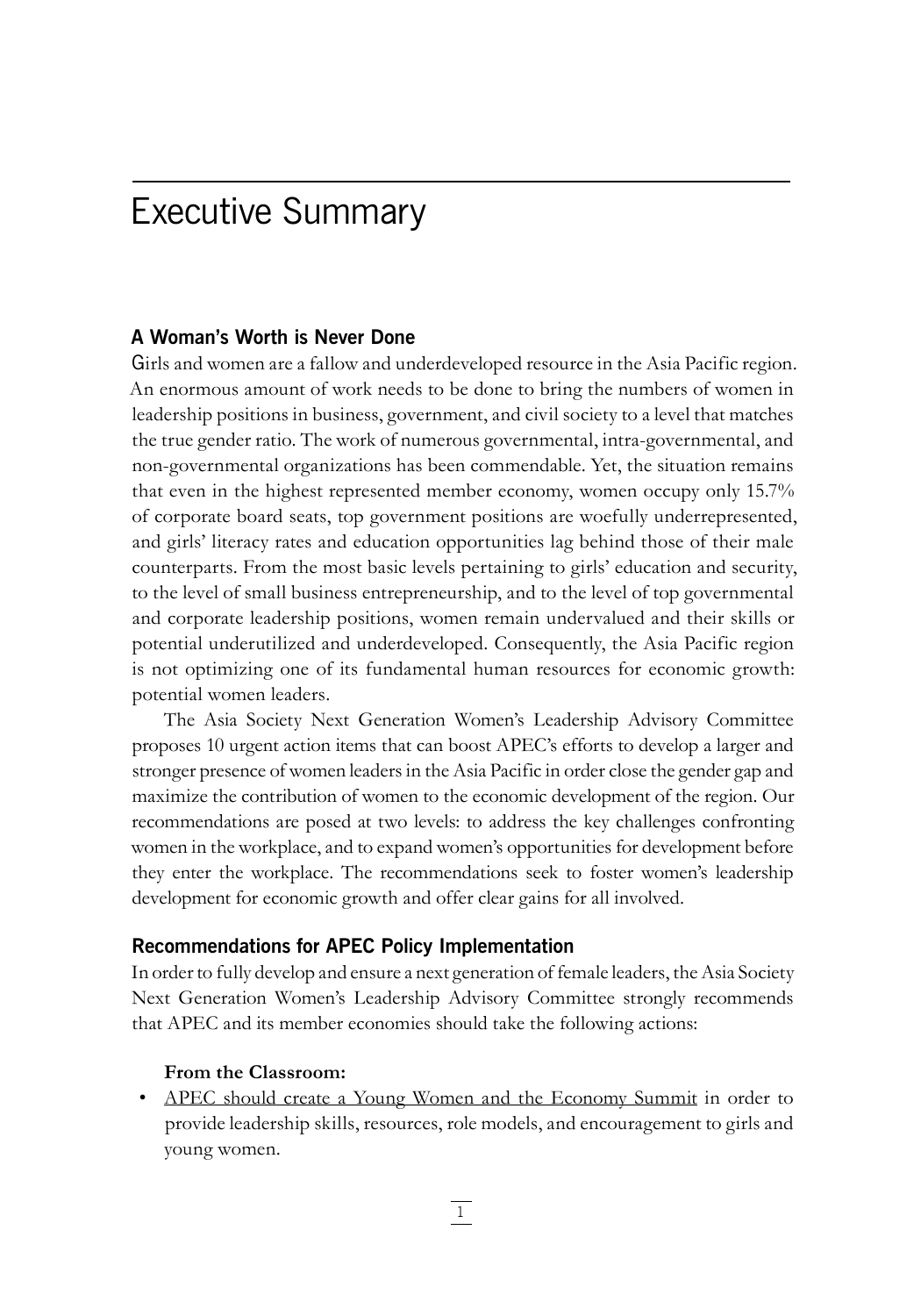- APEC should facilitate, and member economies should commit to, a Girls-in-School Promise, ensuring a dedication to high quality education, literacy, and enrolment rates for girls.
- APEC should start an APEC Industry Scholar program in order to provide young women with borderless scholarships funded by the private sector.
- APEC should create an Education Exchange for Women in order to bring together girls' schools for cooperation in curriculum and resource development.
- APEC member economies should organize a Sports for Success program to enact on the local level in order to teach girls confidence, competitive drive, and leadership skills through organized competitive sporting events.

#### **To the Boardroom:**

- APEC should create an Annex on the Workplace in order to track women's work force opportunities and representation in APEC member states.
- APEC should conduct a Percentage Study, carried out by an appointed task force, in order to study the feasibility of affirmative action for women on commercial boards and senior government platforms.
- APEC member economies should organize a Women-Friendly Credits policy framework in order to assess, incentivize, and penalize corporations based on the benefits and resources provided for female employees.
- APEC should start a Let Business Lead policy to incentivize the private sector to publicize positive images of women leaders.
- APEC should establish an Upward Resource Center in an APEC member economy in order to develop programs enabling working women to continue acquiring skills for success and leadership.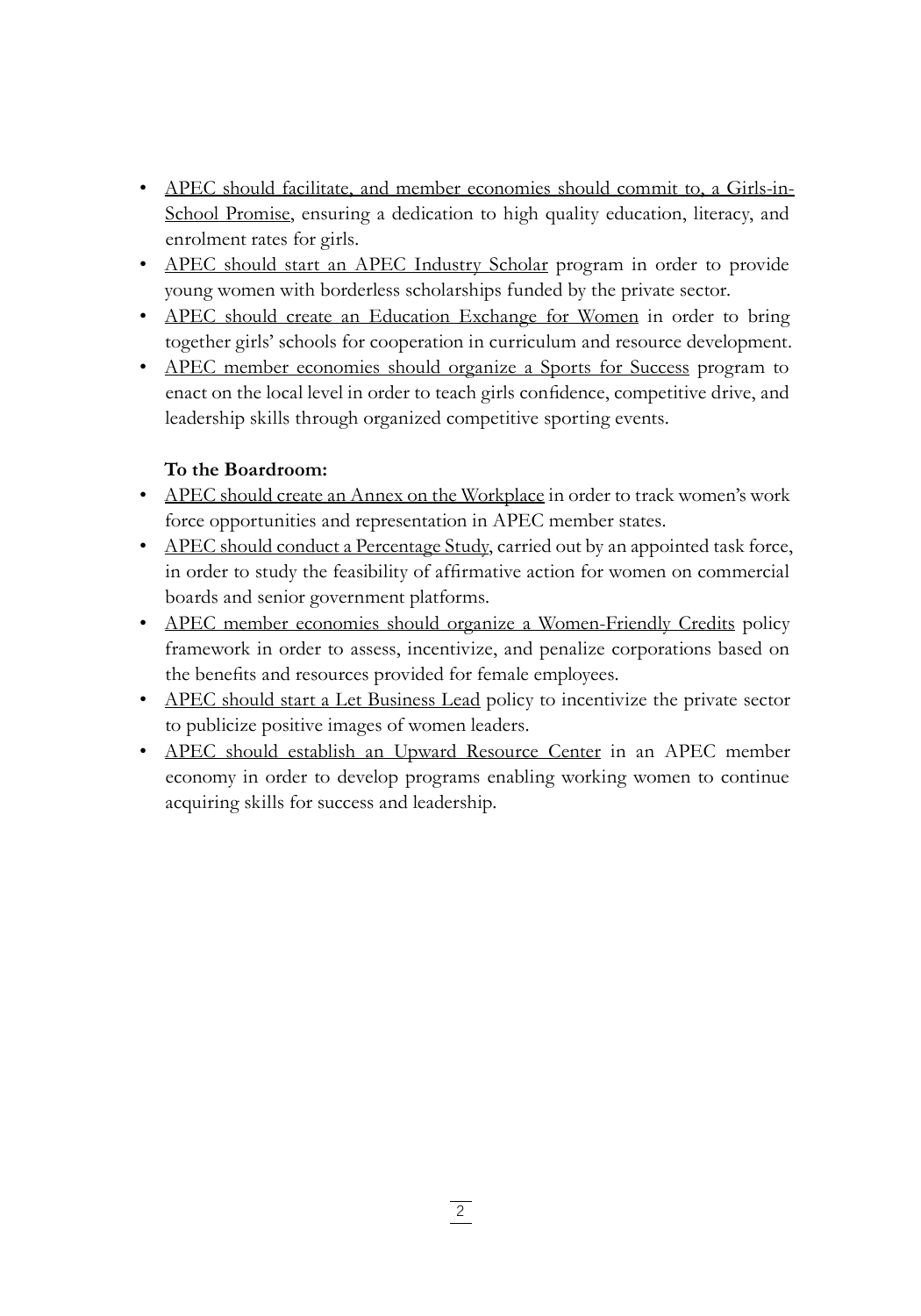# The State of Women's Leadership in APEC Economies

#### *The Good News and the Bad News*

The current state of women's leadership in the Asia Pacific offers some reason for hope, but much more needs to be done.

The Asia Pacific region consists of a diverse group of countries, and the prominent issues facing women differ in each of them. While some of the stronger economies may have well-educated women but very few women in government and business leadership positions, other, weaker economies face issues of low rates of higher education for women, an obstacle to overcome in order to make available a larger corps of women for high-level positions. Common factors unite the region, however, and regional solidarity will be instrumental in bringing women's rights and empowerment to their full potentials. All member economies will benefit from the recommendations in this paper, which call for policies affecting a range from the level of the schoolroom to the level of the boardroom.

According to the World Economic Forum (WEF) Global Gender Gap calculations, practically all the APEC economies have shown improvement in their absolute scores over the last five years. In many parts of the Asia Pacific region, gender gaps in the classroom, the operating room, and even the Cabinet room are shrinking. Legal and cultural environments are also shifting away from gender-based discrimination. On the educational achievement and health and survival fronts, girls and women come very close to doing just as well as their male counterparts in every APEC member economy. The almost universal ratification of the Convention for the Elimination of All Forms of Discrimination Against Women `(CEDAW) among APEC member economies is a heartening signal that, in principle, discrimination against women is not acceptable anywhere in APEC.

However, the reality has yet to reflect the ideal. The WEF Gender Gap Report shows that, even as of 2010, on the indicators most closely related to leadership (economic participation and political empowerment), the representation of women in key leadership positions in the region is nowhere close to parity. The numbers of women holding parliamentary or cabinet seats remain below 35% across the board. In only five APEC member economies female parliament membership is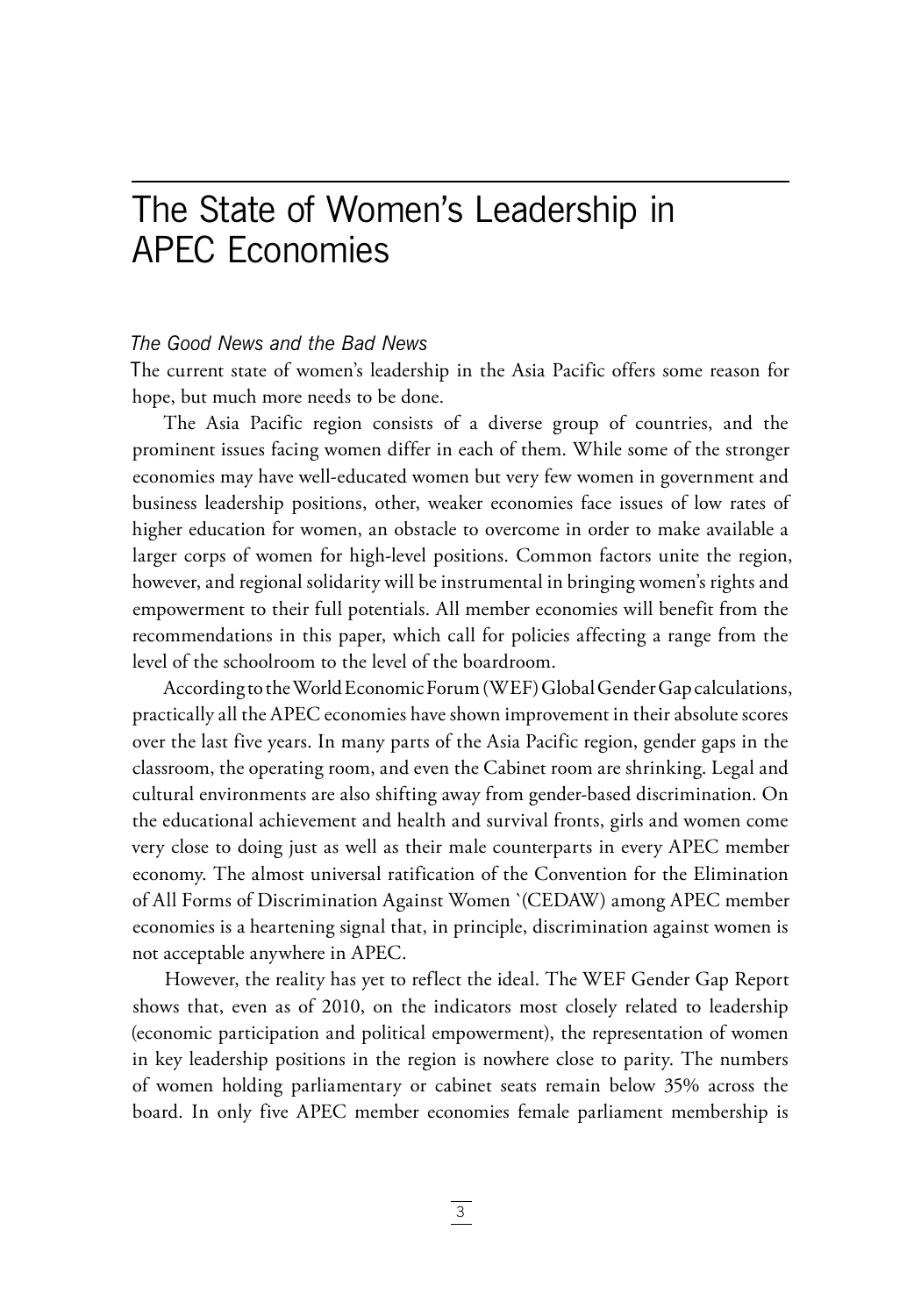above 25%, and in eight member economies female parliament membership is below 20%. Despite the Asia Pacific's distinction of holding the highest regional score for political empowerment according to the WEF Gender Gap Report, female political leaders remain an exception rather than the rule in the region, and in some areas where women have succeeded in summiting the political pyramid they have only been able to do so through their connections to strong men.

The acceptance of women in business tends to be higher than in elected government office. But closer scrutiny reveals that their representation at the highest levels is woefully under parity. Female board member percentages throughout APEC average less than 7%.1 As a group, the APEC economies differ significantly. Some reports show that roughly 15% of the board members of the Fortune 500 companies in the US are women, still far below even a quarter of total board members. On the other end of the spectrum, female representation in Japan, for instance, is below 1%. In China, women hold roughly 5% of board positions. Even in the US, only 2% of boards are chaired by women. In the Republic of Korea, even for mid-level government managerial posts, the penetration by women is at about 10%, while board-level representation is barely at 2%.<sup>2</sup>

For the broad band of women who work or want to work, across multiple socioeconomic classes, balancing work and family continues to be the major hurdle to ascension of the professional ladder. Work structures remain inflexible to women's needs. Child and elder care options are inadequate for many women throughout the Asia Pacific. In some cases, differing levels of economic development between countries, or between classes or regions within a country, have also led to a zerosum pas de deux in which some women advance only with the relative stagnation or regression of other women, as in instances where legions of women leave their homes and families to serve as domestic labour to allow their female employers to concentrate on their careers. We have yet to see a comprehensive study across the APEC economies of the flexible work levers and support infrastructure to enable women to better meet their professional and family demands.

At a foundational level, we take heart in the improvement of girls' school enrolment and literacy rates in the APEC economies. We can project that there is a stronger pipeline of qualified women to fill leadership positions in the next generation. That said, girls are not readily provided with strong opportunities and pathways toward successful leadership positions in the workplace. Because it has

<sup>1</sup> Catalyst, "Women on Boards," 2011, http://www.catalyst.org/file/476/qt\_women\_on\_boards.pdf.

<sup>2</sup> Choe Sang-Hun, "Korean Women Flock to Government," New York Times, March 1, 2010 (accessed September 6,

<sup>2011)</sup> http://www.nytimes.com/2010/03/02/world/asia/02iht-women.html?ref=thefemalefactor&pagewanted=1.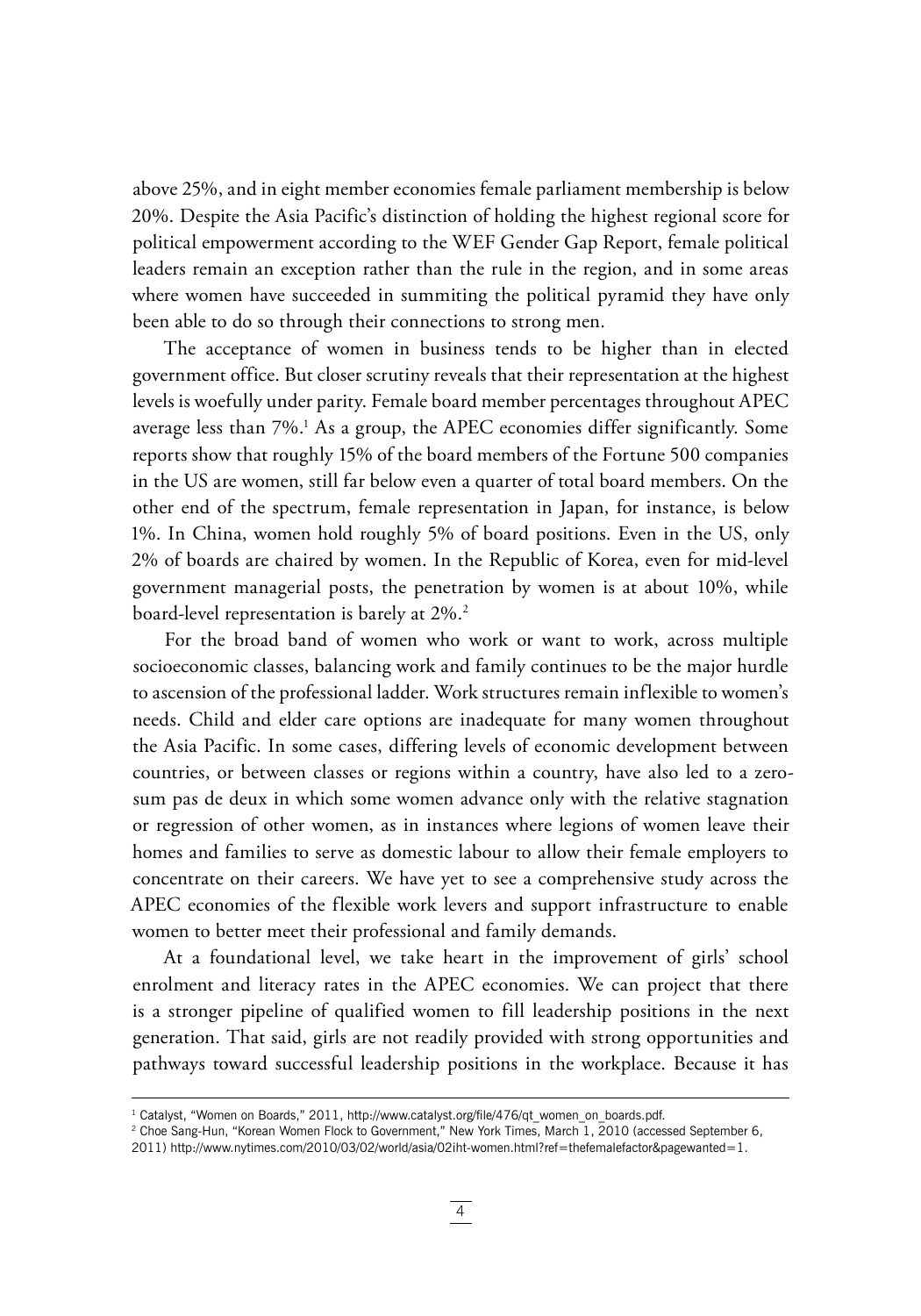been a hard slog in many parts of the world even to achieve equal access to education for girls, leadership opportunities and training have yet to figure highly on the agenda of opportunities for girls.

#### *At a Glance*

The following table gives an APEC-wide view of how APEC economies performed in the World Economic Forum's Global Gender Gap Report 2010:

| <b>Country</b>            | Global<br><b>Ranking</b><br>(out of 134<br>countries) | <b>Economic</b><br><b>Participation</b><br>& Opportunity<br><b>Score (0-1)</b> | <b>Educational</b><br><b>Attainment</b><br><b>Score (0-1)</b> | Health &<br><b>Survival</b><br>Score $(0-1)$ | <b>Political</b><br><b>Empowerment</b><br><b>Score (0-1)</b> |
|---------------------------|-------------------------------------------------------|--------------------------------------------------------------------------------|---------------------------------------------------------------|----------------------------------------------|--------------------------------------------------------------|
| Australia                 | 23                                                    | 0.74281                                                                        | 1                                                             | 0.9739                                       | 0.1917                                                       |
| Brunei<br>Darussalam      | 77                                                    | 0.7404                                                                         | 0.9931                                                        | 0.9659                                       | 0.0000                                                       |
| Canada                    | 20                                                    | 0.7768                                                                         | 0.9977                                                        | 0.9784                                       | 0.1959                                                       |
| Chile                     | 48                                                    | 0.5338                                                                         | 0.9963                                                        | 0.9796                                       | 0.2957                                                       |
| People's Rep.<br>of China | 61                                                    | 0.6927                                                                         | 0.9810                                                        | 0.9290                                       | 0.1495                                                       |
| Indonesia                 | 87                                                    | 0.5750                                                                         | 0.9640                                                        | 0.9663                                       | 0.1407                                                       |
| Hong Kong,<br>China       | $\overline{\phantom{a}}$                              | $\overline{\phantom{a}}$                                                       | $\overline{\phantom{a}}$                                      | $\overline{\phantom{a}}$                     | $\overline{\phantom{a}}$                                     |
| Japan                     | 94                                                    | 0.5718                                                                         | 0.9860                                                        | 0.9796                                       | 0.0722                                                       |
| Republic of<br>Korea      | 104                                                   | 0.5203                                                                         | 0.9466                                                        | 0.9730                                       | 0.0969                                                       |
| Malaysia                  | 98                                                    | 0.5765                                                                         | 0.9899                                                        | 0.9736                                       | 0.0517                                                       |

#### APEC Economies in the WEF Global Gender Gap Rankings 2010<sup>3</sup>

<sup>&</sup>lt;sup>3</sup> The World Economic Forum's Global Gender Gap Report annually measures gender gap disparities by country worldwide. The rankings are helpful in comparing countries or regions and in providing an idea of where countries' women's rights stand in relation to the rest of the globe. Scores are compiled from a number of followed factors within each sector. For this paper, the scores provide a standard concept of the standing of APEC member countries' gender gaps. This gives a general background through which to approach the status of women's issues in the region. Data for several APEC members are not included in the tables in this paper because they have not been included in the Gender Gap Report, either because they are combined with other countries or because the WEF was unable to collect enough necessary data, due to circumstances in the individual country, to provide an accurate ranking. Ricardo Hausmann, Laura D. Tyson, and Saadia Zahidi, "Global Gender Gap Report 2010," Geneva: World Economic Forum, 2010.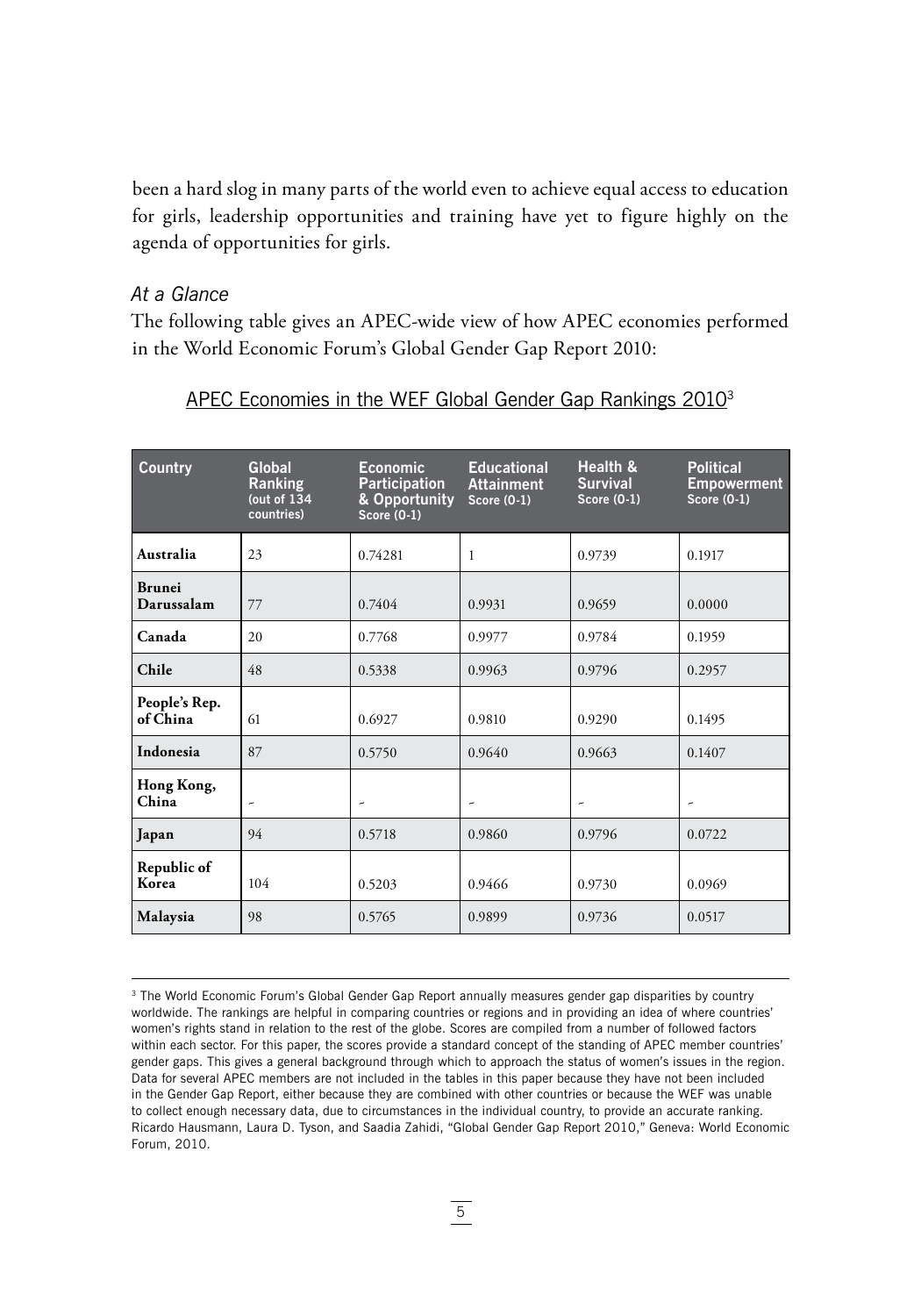| <b>Country</b>              | Global<br>Ranking<br>(out of $1\bar{3}4$<br>countries) | <b>Economic</b><br><b>Participation</b><br>& Opportunity<br>Score $(0-1)$ | <b>Educational</b><br><b>Attainment</b><br><b>Score (0-1)</b> | Health &<br><b>Survival</b><br><b>Score (0-1)</b> | <b>Political</b><br><b>Empowerment</b><br>Score $(0-1)$ |
|-----------------------------|--------------------------------------------------------|---------------------------------------------------------------------------|---------------------------------------------------------------|---------------------------------------------------|---------------------------------------------------------|
| Mexico                      | 91                                                     | 0.5212                                                                    | 0.9910                                                        | 0.9796                                            | 0.1390                                                  |
| New Zealand                 | 5                                                      | 0.7743                                                                    | 1                                                             | 0.9697                                            | 0.3792                                                  |
| Papua New<br>Guinea         | $\overline{a}$                                         | $\tilde{\phantom{a}}$                                                     | $\overline{a}$                                                | $\overline{\phantom{a}}$                          | $\overline{\phantom{a}}$                                |
| Peru                        | 60                                                     | 0.6201                                                                    | 0.9796                                                        | 0.9658                                            | 0.1926                                                  |
| The<br>Philippines          | 9                                                      | 0.7611                                                                    | 1                                                             | 0.9796                                            | 0.3212                                                  |
| Russia                      | 45                                                     | 0.7360                                                                    | 0.9994                                                        | 0.9791                                            | 0.0999                                                  |
| Singapore                   | 56                                                     | 0.7527                                                                    | 0.9375                                                        | 0.9677                                            | 0.1076                                                  |
| Chinese<br>Taipei           | $\overline{\phantom{a}}$                               | $\overline{\phantom{a}}$                                                  | $\overline{\phantom{a}}$                                      | $\overline{\phantom{a}}$                          | $\overline{\phantom{a}}$                                |
| Thailand                    | 57                                                     | 0.7160                                                                    | 0.9855                                                        | 0.9796                                            | 0.0829                                                  |
| The United<br><b>States</b> | 19                                                     | 0.7991                                                                    | 1                                                             | 0.9792                                            | 0.1861                                                  |
| <b>Viet Nam</b>             | 72                                                     | 0.7212                                                                    | 0.9242                                                        | 0.9469                                            | 0.1182                                                  |

#### *The Picture of Health*

APEC economies are moving in the direction of higher women's inclusion, but much stronger action is needed to take this trend toward full parity with men. In particular, there must be a focus not only on the provision of education and health to the next generation of young women, but also the active creation of opportunities exposing them to the skills, platforms, and models for the practice of leadership. A young girl attending primary school should have no dearth of role models or leadership opportunities. She should be able to say with a straight face that she aims to reach the highest levels of business or government, without doubting that the support and development infrastructure exist within which she can make her best efforts. At the regional level, the picture of health is a proliferation of female leaders in the chambers of commerce and the halls of government, fluent in the exchange of best practices and new models of leadership across borders.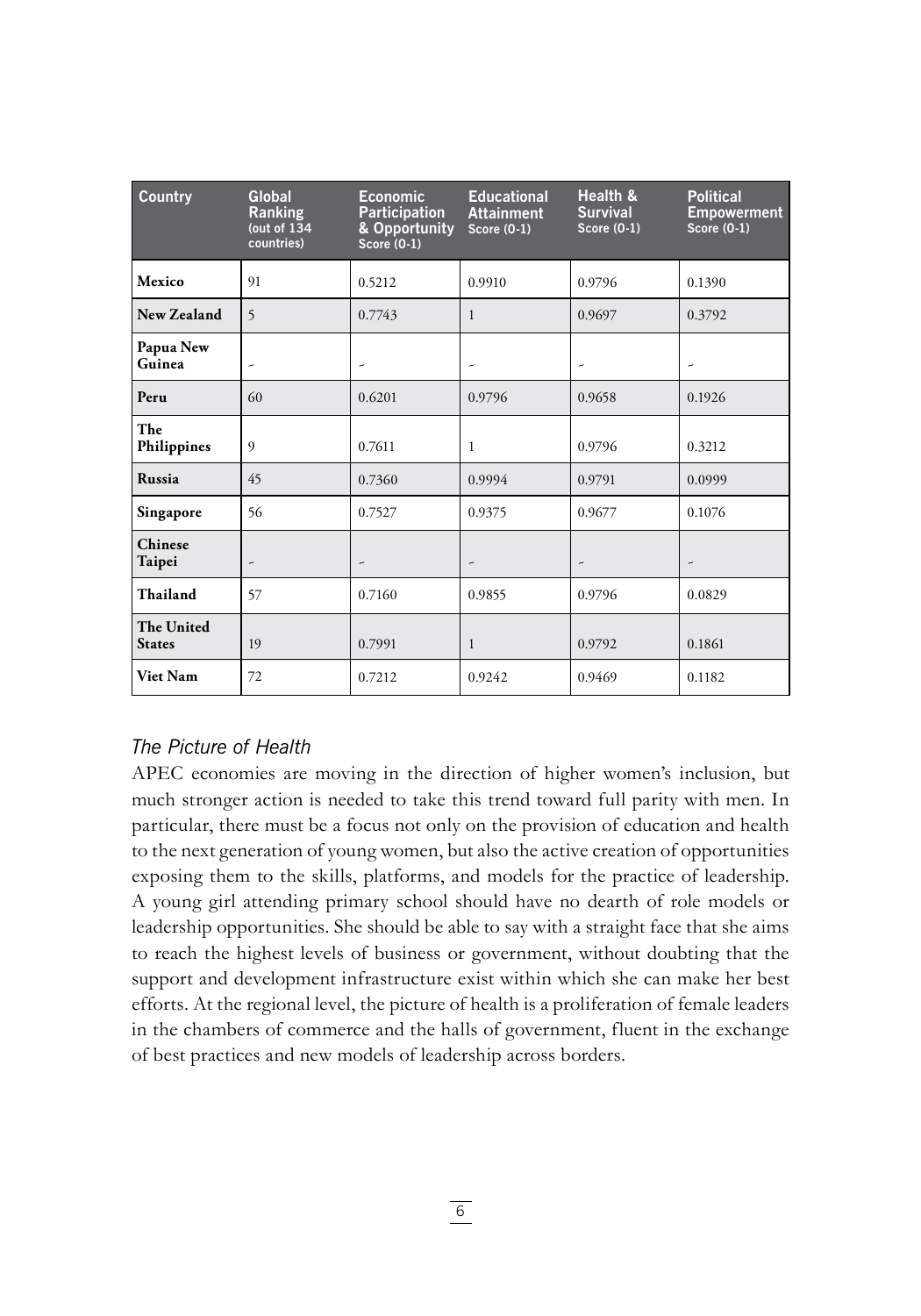#### **Factors Affecting the Next Generation of Women Leaders**

#### *Breaking out of the Laggard's Race*

Common barriers hamper the success of women across the Asia Pacific region. Manifestations of the glass ceiling range from acts of commission that actively discriminate against women or stereotype female leaders, to acts of omission that neglect to showcase female role models or provide opportunities for guidance, sharing, mentoring, and capacity building. The age-old tightrope between work and family is par for the obstacle course for every working woman, made worse by inflexible work structures and poor support infrastructures for working women. In such an environment, women consistently pay a higher price for success, assuming they have the capital on which to draw. The persisting inferior value assigned to girls and women in some Asian societies means that their access to the best opportunities is restricted.

To address barriers as they are faced is to play a catch-up game to technological and economic transformations, and to trail ever further behind the surging aspirations and expectations of women. The Asia Pacific in particular is undergoing transformations in a compressed amount of time. Societal norms, mindsets about gender roles, and organic family and social support structures cannot keep up with the rate at which new technologies and growing global demand drive women into the workplace and new digital and social spaces. That disparity is felt most by women who now have aspirations for leadership roles, but cannot access resources at home or at work to help them.

To break out of this laggard's race, APEC and affiliated institutions must not only help women today to succeed as leaders, but actively create the conditions for next generations of women leaders to emerge. In envisioning the next generation of women leaders in the Asia Pacific, the germane question to ask is what the Asia Pacific will look like in the coming years.

Several trends stand out as having the potential to significantly impact the development of women's leadership in the region.

#### *Demographics: Aging and Imbalanced*

The Asia Pacific region is moving toward longer life spans and greater gender imbalance.

A drastic gender imbalance is already taking form in China. There are reports that, by 2020, there will be 30 million more men of marriage age than women.<sup>4</sup>

<sup>4</sup> People's Daily Online, "New Campaign Targets Gender Ratio Imbalance," August 17, 2011 (accessed September 6, 2011) http://english.peopledaily.com.cn/90882/7571975.html.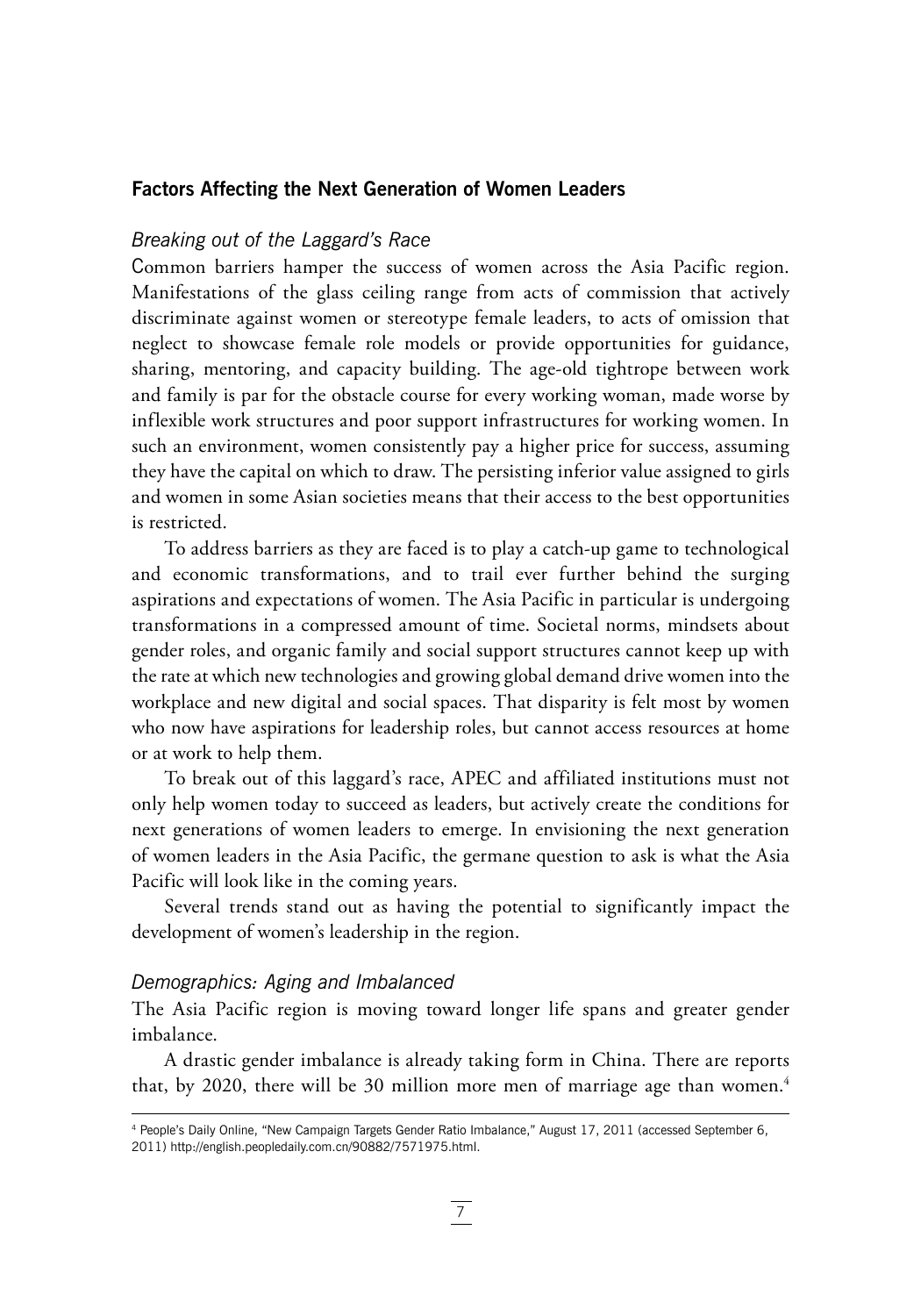China's example is the starkest illustration of a phenomenon that is taking place in other East Asian countries as a result of the combination of a traditional bias for male babies, falling birth rates, and technology for prenatal sex selection.

The direct implication for women is that, in becoming rarefied, they risk becoming reified. In a plausible scenario, men will exercise their purchasing power over women, and there will be an increase in human trafficking. Proportionally speaking, there will also be fewer women leader role models. In an already imbalanced numbers game, women are less likely to make it to the top. Also, if women as a political and commercial constituency shrink, they may have less influence over policy issues of importance to them.

Aging populations in the developed economies mean that the sandwiched population will face additional pressures. Life expectancies will rise above 70 years across Asia by 2020, exceeding 80 years in Hong Kong and Japan.<sup>5</sup> Meanwhile, because of the increase of women's professional aspirations and the rise of modernizing family values and expectations, the average marriage age in the Asia Pacific region is steadily rising, along with a decrease in the percentage of marriages.<sup>6</sup> This, along with other factors affecting the number of children families are producing, has meant that fertility is below replacement rate in 12 of the 21 APEC countries. The increasingly disproportionate balance between young and old will further weigh the burden of supporting a longer-living generation of elders on the shoulders of the narrowing segment of the economically productive.

Based on current traditions, we expect that a disproportionate amount of the weight may fall in the first instance on the family unit, particularly on women. Without well-developed attendant policies and infrastructure to support a graying population, there may be pressures for women not to enter the workforce, to leave the workforce, or to have a harder time balancing work and family obligations.

#### *Religiosity: Growing and Restricting*

Religiosity is on the rise throughout the world, as people turn to religion for a sense of values and moral standards in a time of fast-paced changes. Pronounced urban– rural divides and social inequity in some parts of Asia Pacific create room for religion-based groups to gain traction in those cases where they are well equipped to deliver services and organize activities at the community level. Changing political landscapes, such as the decline of a guiding philosophy like Marxism, lead some to anticipate a further rise in religion.

6 Gavin W. Jones, Working Paper Series No. 131: "Changing Marriage Patterns in Asia," Asia Research Institute, National University of Singapore, January 2010 (accessed September 6, 2011) http://www.ari.nus.edu.sg/docs/wps/wps10\_131.pdf.

<sup>5</sup> People's Daily Online, "New Campaign Targets Gender Ratio Imbalance," August 17, 2011 (accessed September 6, 2011) http://english.peopledaily.com.cn/90882/7571975.html.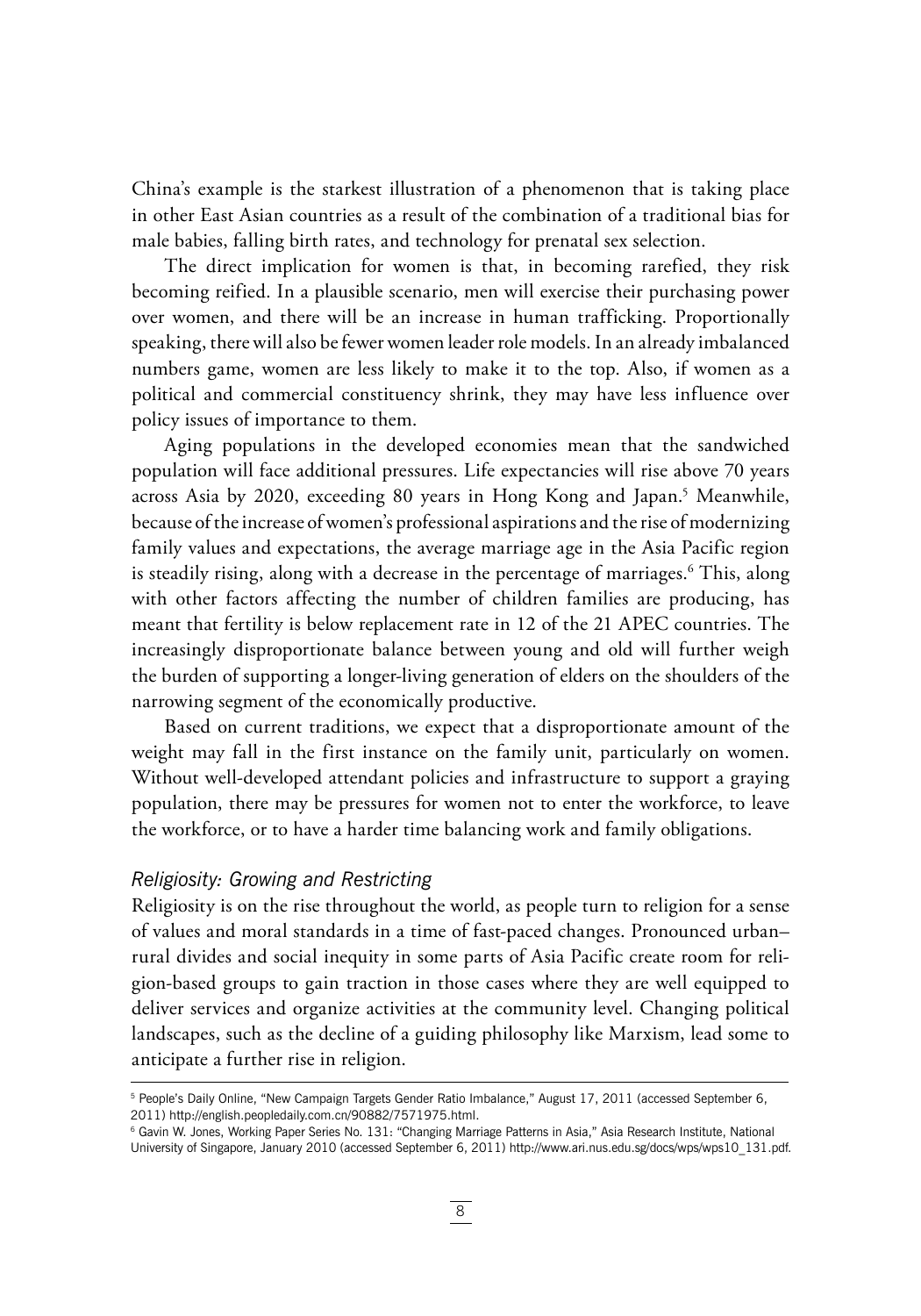The balance between religion and cultural as well as political norms is an area of concern. Current trends indicate that women tend to be the first targets for demonstrations of fundamentalism, as a locus for issues of morality, decency, and tradition. Fundamentalist religiosity has a tendency to play itself out over gender issues, such as honor killings, genital mutilation, or whether girls should go to school.

The Islamic "Obedient Wives Club," which quotes religion to teach women how to "be submissive and keep their husbands happy in the bedroom," has branches in several Southeast Asian countries and plans to open in major Western capitals. In the US, some women politicians are brandishing rhetoric that is simultaneously religious and conservative with regard to the role of women, for example that wives have a duty to be obedient to their husbands.7 These trends may set new norms that prioritize women's domestic duties over their professional aspirations, or through which women rise to leadership positions partly by spotlighting their gender conservative credentials.

In contrast, it is far less common to witness almost any branch of religion being quoted to support developing women toward leadership positions. Vigilance is required in facing the assertions against and restrictions over women made in the name of religion, particularly to keep these from becoming codified in the secular space. Religious authority has tended to rest in and reinforce patriarchal structures. Women's leadership is close to absent in the religious environment. This situation is accentuated by a global lack of modern responses to certain tenets that may not have adapted much over centuries. As religion grows to take on a more important place in future society, and unless there are active moves to inject considerations of women's empowerment, young girls will be strapped to find female role models of leadership from within their religions. Because what the devout observe and learn from their worship can influence all areas of their life, any lack of rhetoric or action for women within the religious space can potentially negate other efforts made in the secular space.

Whereas many of the global gender indices currently study the place of women in the economic, educational, health, and political spaces, there may be a need to grow our collective understanding of their place in the religious domain. This will be a first step toward developing the right instruments to promote gender equality and empowerment within the religious context. This trend suggests that there is a need to elevate the role and status of women within religion discourse, so that women need not take the hit when religion asserts itself, and women can become credible leaders within societies that embrace the best of religion.

<sup>7</sup> Ryan Lizza, "Leap of Faith: the Making of a Republican Front-Runner," The New Yorker, August 15, 2011 (accessed September 6, 2011) http://www.newyorker.com/reporting/2011/08/15/110815fa\_fact\_lizza.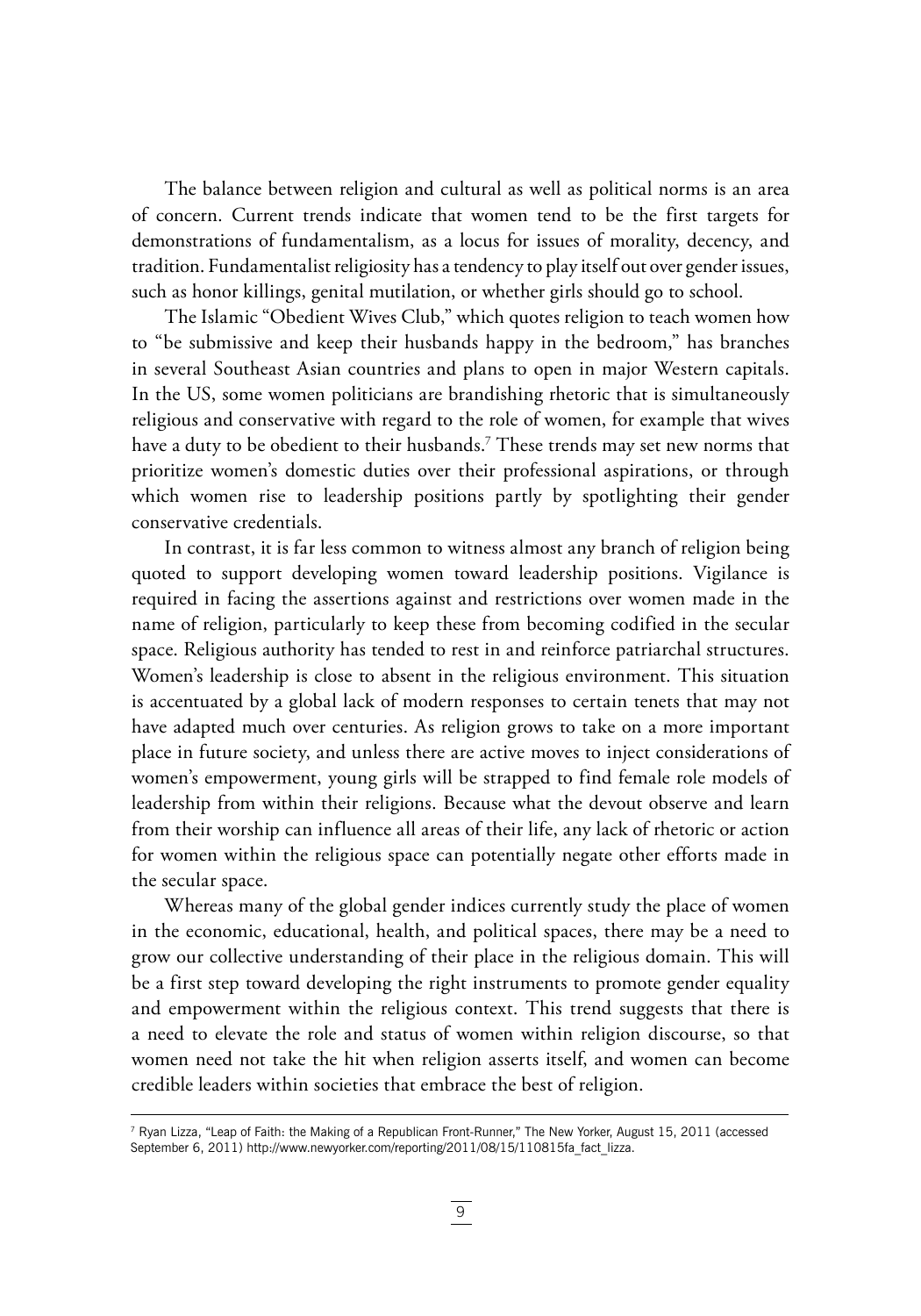#### *New Media: Equalizing and Empowering*

The rapid development of new media, and its unprecedented use for enacting social change, points to vast possibilities for empowering women. Women represent 46% of internet users worldwide.<sup>8</sup> Women spend more time online than men, at an average of 24.8 hours per month versus 22.9 for men. Women spend 20% more time on retail websites than men, thus purchasing more and making them a greater and growing target of advertisers. Perhaps most interestingly, especially in the context of women's place in business, across all age brackets more women than men use social media websites and spend more time on them.<sup>9</sup> Out of their monthly time spent online, women spend an average of 16.3% of their time on social media sites, compared to 11.7% for men. These figures mean that websites now cater more to female customers in order to increase user numbers. Some argue that this paves the way for women to become more involved in these companies themselves, as women's input and guidance is needed to best present products to female consumers. As the female consumer gains power, so should women creating and selling products.

In the knowledge economy, the male comparative advantage of physical strength is diminished. Knowledge-based economic activities may in some cases privilege female qualities like attention to detail and the ability to handle small objects, as in some precision engineering processes. In the services field, especially as businesses turn increasingly toward social media, women's natural and nurtured tendencies toward network building, socializing, and communication can become a concrete asset. Women are more naturally wired toward success in such an environment. New media also open up new spaces that, by virtue of their novelty, would be equally available to all regardless of race or gender. While new media can of course replicate existing mindsets that are discriminatory, nothing inherent to the new media has emerged that biases against women. Because there are no existing protocols, there are equal opportunities for women to write the rules and to excel in this space, for example in shaping opinions in the blogosphere. On the strength of the relatively equitable showing of girls in literacy, there is reason to be optimistic that girls should be able to ride this new trend toward an increased showing in leadership ranks in the future.

New media also democratize resources and knowledge, particularly those of the ground-up variety that better understand and address the challenges faced by most women. The emergence of new media is an opportunity, as it offers ways in

<sup>8</sup> Jennifer Van Grove, "How Women Use the Web [REPORT]" Mashable, July 28, 2010 (accessed September 6, 2011) http://www.blogher.com/frame.php?url=http://mashable.com/2010/07/28/women-on-the-web/.

<sup>9</sup> Johanna Blakley, "Social media and the End of Gender," TED, December 2010 (accessed September 6, 2011) http:// www.ted.com/talks/johanna\_blakley\_social\_media\_and\_the\_end\_of\_gender.html.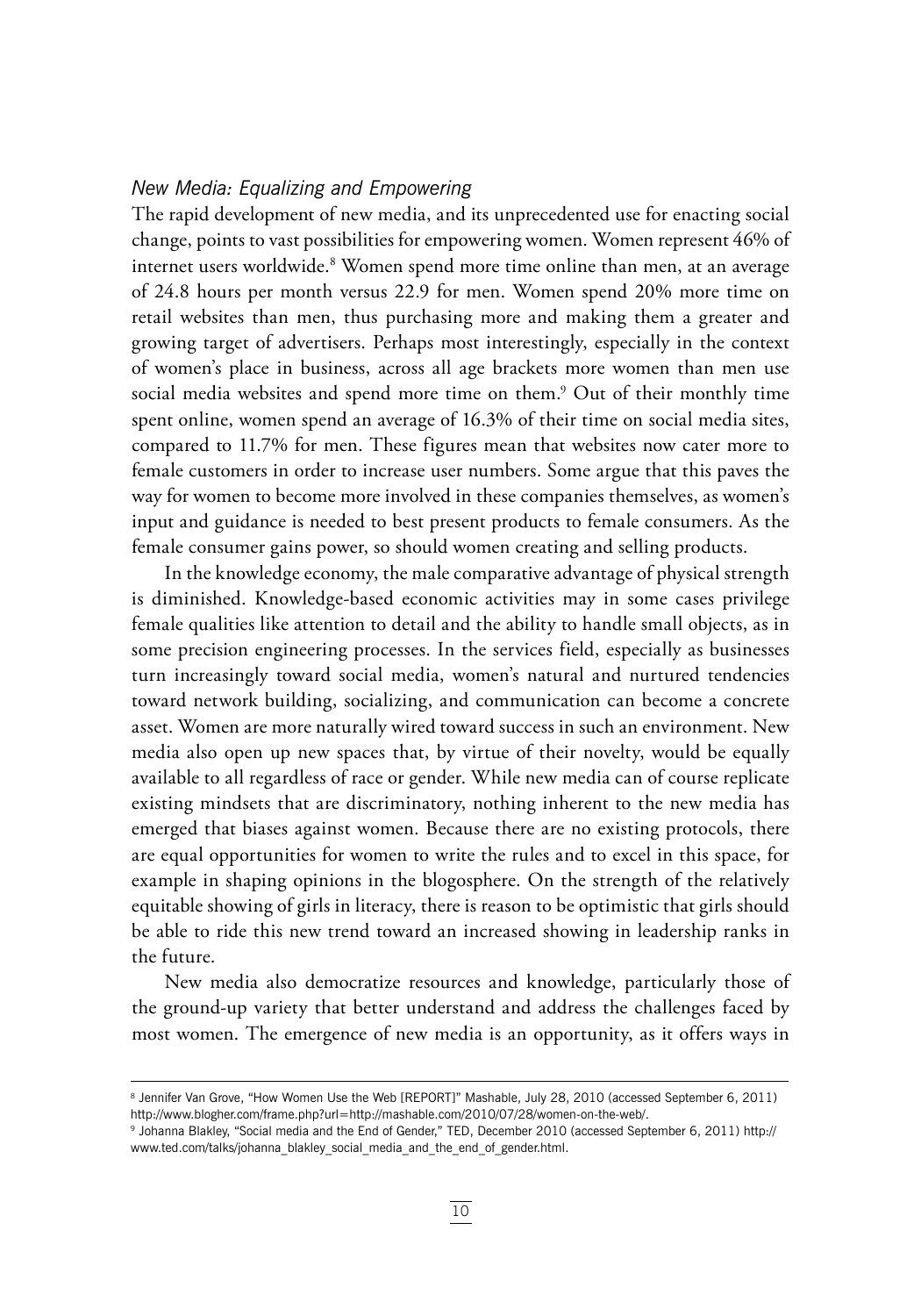which women can share knowledge, support each other, and provide products and services for other women. The borderless flow of role models, inspirational stories, and positive examples will render it easier for a girl in a village to see that a woman can run the capital.

#### **A Call to Action: 10 Critical Steps for APEC**

#### *APEC's Role*

In many instances, the policy-level pace of women's issues has been kept lively by intergovernmental organizations that are less entrenched in specific social mores and are able to facilitate an exchange of best practices between their member states. APEC holds a special role in helping this effort. Since 1996, APEC has given the female leader in the Asia Pacific a valuable platform in policy through the APEC Women Leaders Network (WLN). By now, over 4,000 women have directed their recommendations on women and the economy through this platform to the APEC leaders and ministers responsible for economic and women's issues.

Last year, APEC's efforts received a boost and a focus through the inauguration of the Women's Entrepreneurship Summit (WES), which aims to encourage greater participation by women in entrepreneurship and business leadership in the APEC member countries. In the space of a year, the WES established a networking portal, conducted the Yokohama SME Summit, and advised APEC leaders, ministers, and officials of the summit's findings. The APEC Policy Partnership on Women and the Economy (PPWE) was created earlier this year to facilitate the collaboration between the public and private sectors to integrate more women into the economy.

By increasing stakeholder involvement across the public, private, and people sectors, and at the same time sharpening attention on key issues like entrepreneurship, APEC is positively combining wider reach with deeper focus, which we believe can realize more practical, directed actions.

#### *Asia Society's Efforts*

In 2010, Asia Society inaugurated the annual Women Leaders of New Asia (WLNA) initiative to bring together leading women in business, government, and civil society for substantive discussions on the role that women can play now and in the future. Two rounds of WLNA have birthed necessary discourse among women leaders, a redefinition of leadership according to the New Asian woman, and a deeper appreciation of the barriers faced by, and opportunities available to, women across the Asia Pacific. For five years running, Asia Society has also conducted the successful Asia 21 program, which brings together diverse young leaders to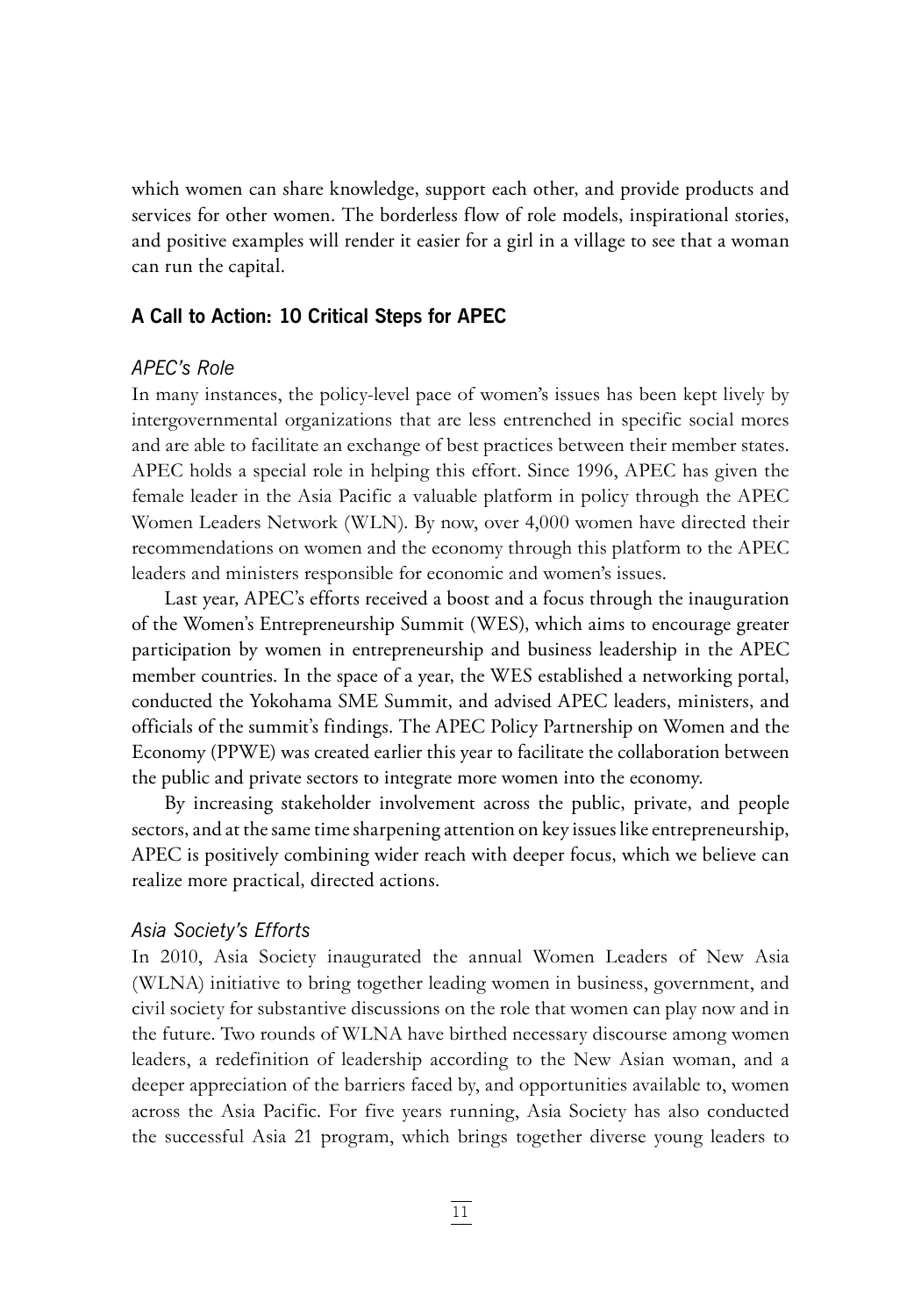discuss leadership issues in the region, giving men and women under the age of forty chances to network, mentor, and exchange best practices.

Arising from this growing capital of young Asian leaders, the Asia Society Next Generation Women's Leadership Advisory Committee was formed to study the state of women's leadership in the Asia Pacific and lay out recommendations for improvement. The Advisory Committee comprises diverse professionals experienced in the Asia Pacific. The Advisory Committee reached out to a spectrum of over 600 male and female members of the WLNA and Asia 21 communities to assess the status of women's leadership in Asia and identify the major challenges for its progress.

#### *Action Plan*

Drawing on Asia Society's own experience in nurturing next generation leaders, and channelling the diverse, ground-up views of its community of leaders, this White Paper puts forward 10 recommendations.

The recommendations are organized according to two distinct sets of needs in two stages of women's lives. First, they apply to education and the resources that girls and young women need to lay the foundation for future professional success. Second, they tackle the pressures on working women who seek to balance family and work while negotiating often male-dominated domains, to allow them to progress to positions of leadership.

#### **From the Classroom**

Within the education sector, the Advisory Committee recommends that APEC, along with the necessary support of its member economies, adopt the following measures in order to create a sustainable economic resource of Asian women prepared to take action and leadership roles in the next generation:

#### **1. APEC should create a Young Women and the Economy Summit in order to provide leadership skills resources, role models, and encouragement to girls and young women.**

APEC should conduct a Young Women and the Economy Summit on a regular basis, targeted at the secondary and tertiary education levels, to expose younger women to leadership resources and role models. An alternative is to have a young women's parallel session tagged onto ongoing meetings, where young women have further opportunities to observe successful women in action. This can help young women to start building networks at an early stage. It would also start to grow a community of possible future women leaders.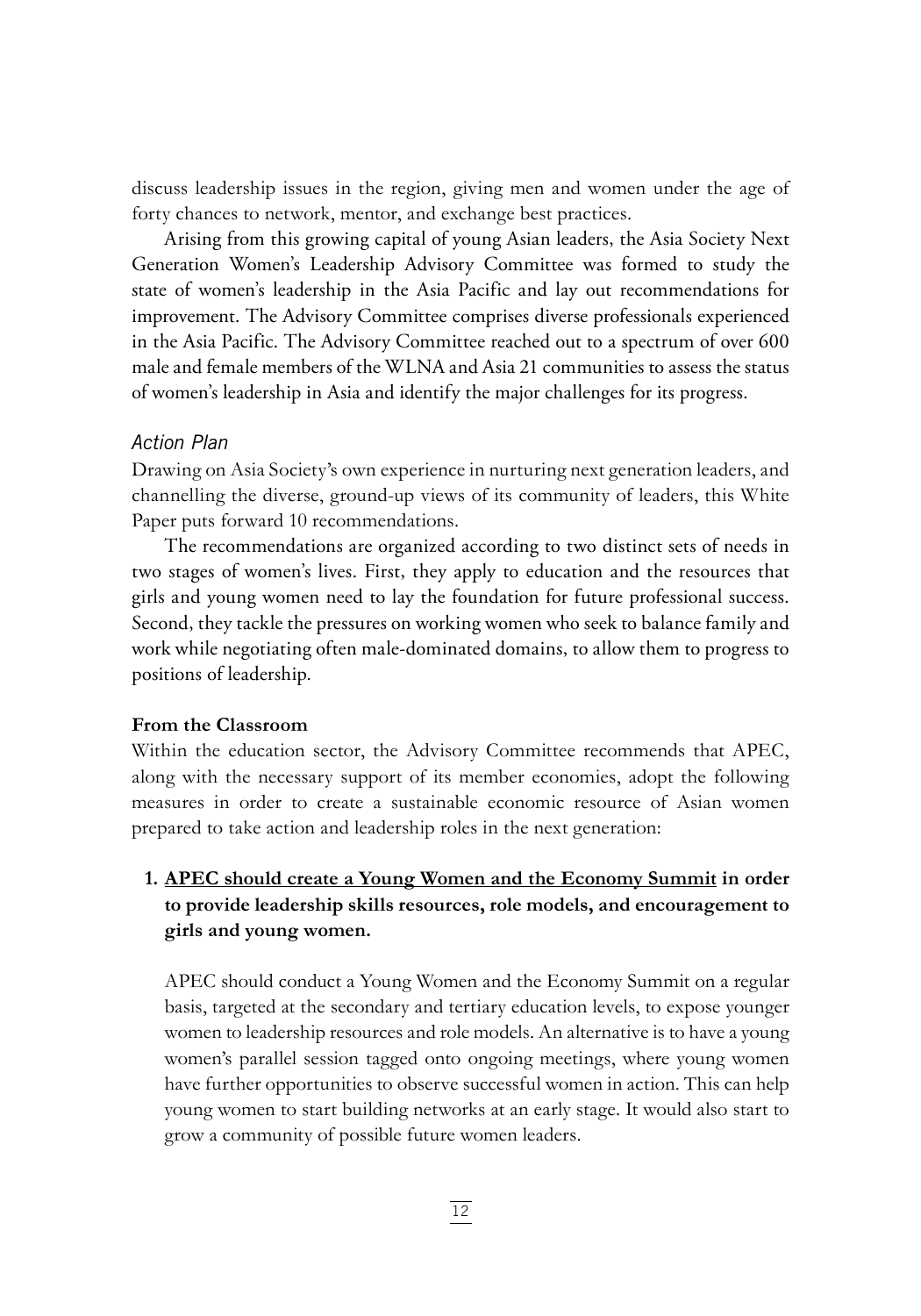#### **2. APEC should facilitate and member economies should commit to a Girlsin-School Promise, ensuring a dedication to high quality education, literacy, and enrolment rates for girls.**

 APEC's official establishment of a commitment to continue, and improve on where applicable, the positive record of APEC economies in enrolling girls in school, would bring the Asia Pacific region toward the goal of achieving perfect parity between boys and girls in literacy and enrolment rates. The Girls-in-School Promise can set targets for women's literacy as well as girls' enrolment by level of education and by academic discipline (with attention to traditional male-dominated disciplines like engineering and science). Because education is the most important foundation of future success, this commitment should be an element of every official APEC minister's or leader's statement or declaration relating to women and the economy.

#### **3. APEC should start an APEC Industry Scholar program in order to provide young women with borderless scholarships funded by the private sector.**

In this win-win program, commercial bodies will fund borderless APEC-wide scholarships for women in disciplines relevant to their industry. For example, IT software companies could fund scholarships for women students in engineering. This would allow the public sector to tap into commercial funding to ensure higher training for deserving women, while the private sector gets access to female talent at an early stage. There is strong publicity value both for companies that can present themselves as supportive of the development of women, as well as for APEC to underscore its commitment to education. By having APEC lead the program in a borderless manner, there is the further benefit of enhancing exchanges between young women of different APEC countries while cultivating future talent for absorption into the private sector.

#### **4. APEC should create an Education Exchange for Women in order to bring together girls' schools for cooperation in curriculum and resource development.**

APEC should facilitate a platform that would bring schools (such as the Asian Women's Leadership University Project, which has a focus on women) together for the collaborative production of syllabi and resources for women's leadership education. The Education Exchange would develop resources with a better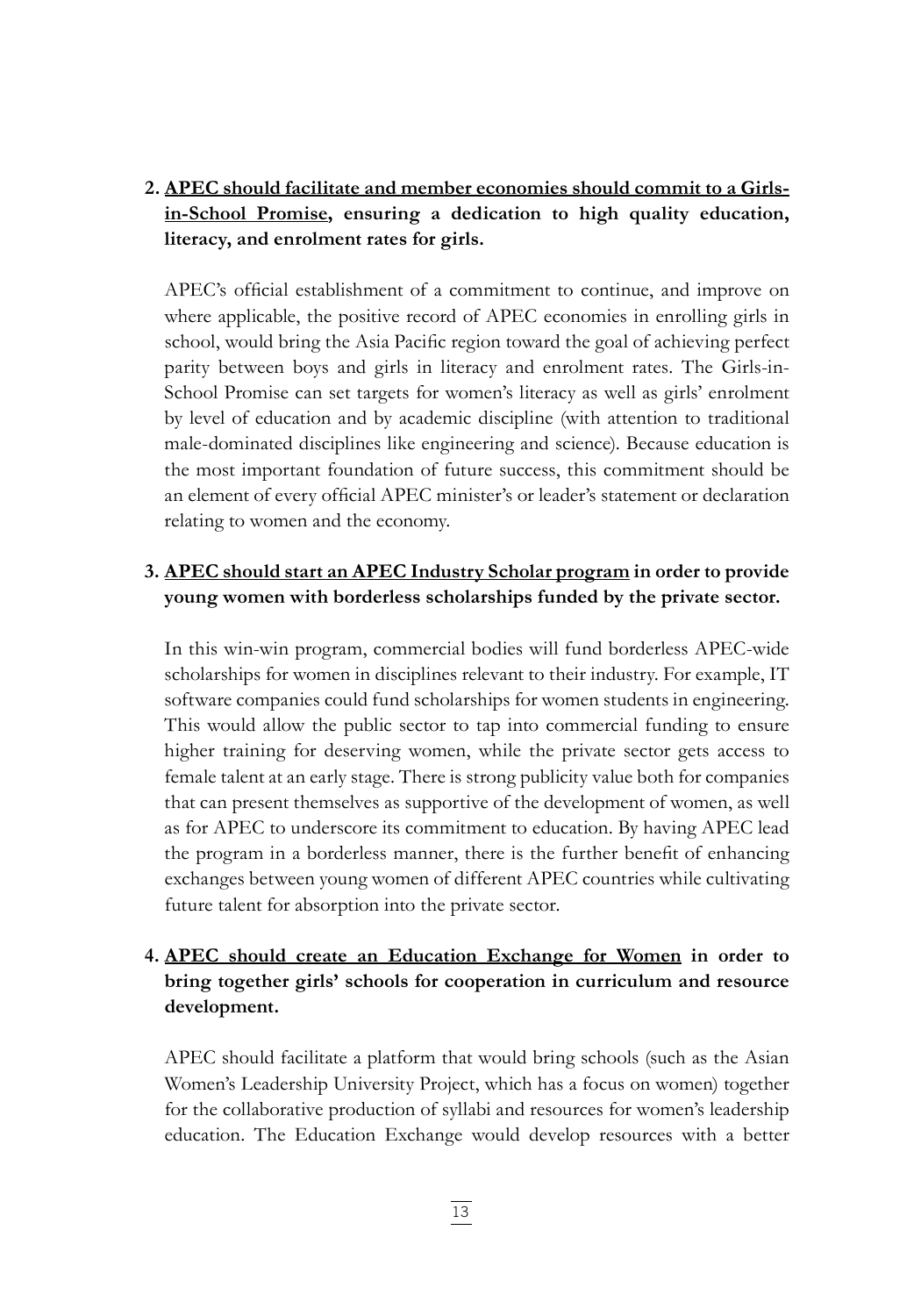appreciation of local conditions for women, and then propagate them to all higher education institutions in APEC member economies.

**5. APEC member economies should organize a Sports for Success program to enact on the local level in order to teach girls confidence, competitive drive, and leadership skills through organized competitive sporting events.**

The skills necessary for leadership in public forums are often developed outside of the office or classroom. Through this program, APEC would create sporting and competing opportunities for girls at the regional level, something that is currently lacking throughoutmuch oftheAsia Pacific.Thisis a feel-good initiative that can be kick-started initially on a bilateral or smaller-group level, then scaled up to be led by APEC. The wider the range, the greater the opportunities for meaningful interaction between young women across the region. An attendant element of this program is the commitment by APEC member economies to equal spending on girls' and boys' sports, where differences currently occur, in the vein of the above recommendation. A sports initiative would boost girls' confidence, competitive drive, and leadership skills, thereby forming a foundation for leadership later in life.

#### **To the Boardroom**

The Advisory Committee recommends that APEC enact the following necessary measures to ensure that once out of the education system, women are provided with the support vital to their progression up to the highest levels within the workplace:

#### **6. APEC should create an Annex on the Workplace in order to track women's workforce opportunities and representation in APEC member states.**

Through the addition of a regular item on its agenda, the APEC Women and the Economy Summit would greatly benefit the state of women's health by reviewing the performance of APEC member economies in various gender equality and empowerment indices that APEC member economies jointly agree to be of relevance. In the review process, it would be particularly helpful for members to be graded on an index specifically developed for APEC to assess the health of workplace conditions in member economies. This is an element currently lacking among the plethora of indices tabulated by various organizations. Yet such an annex to the existing indices would deal with the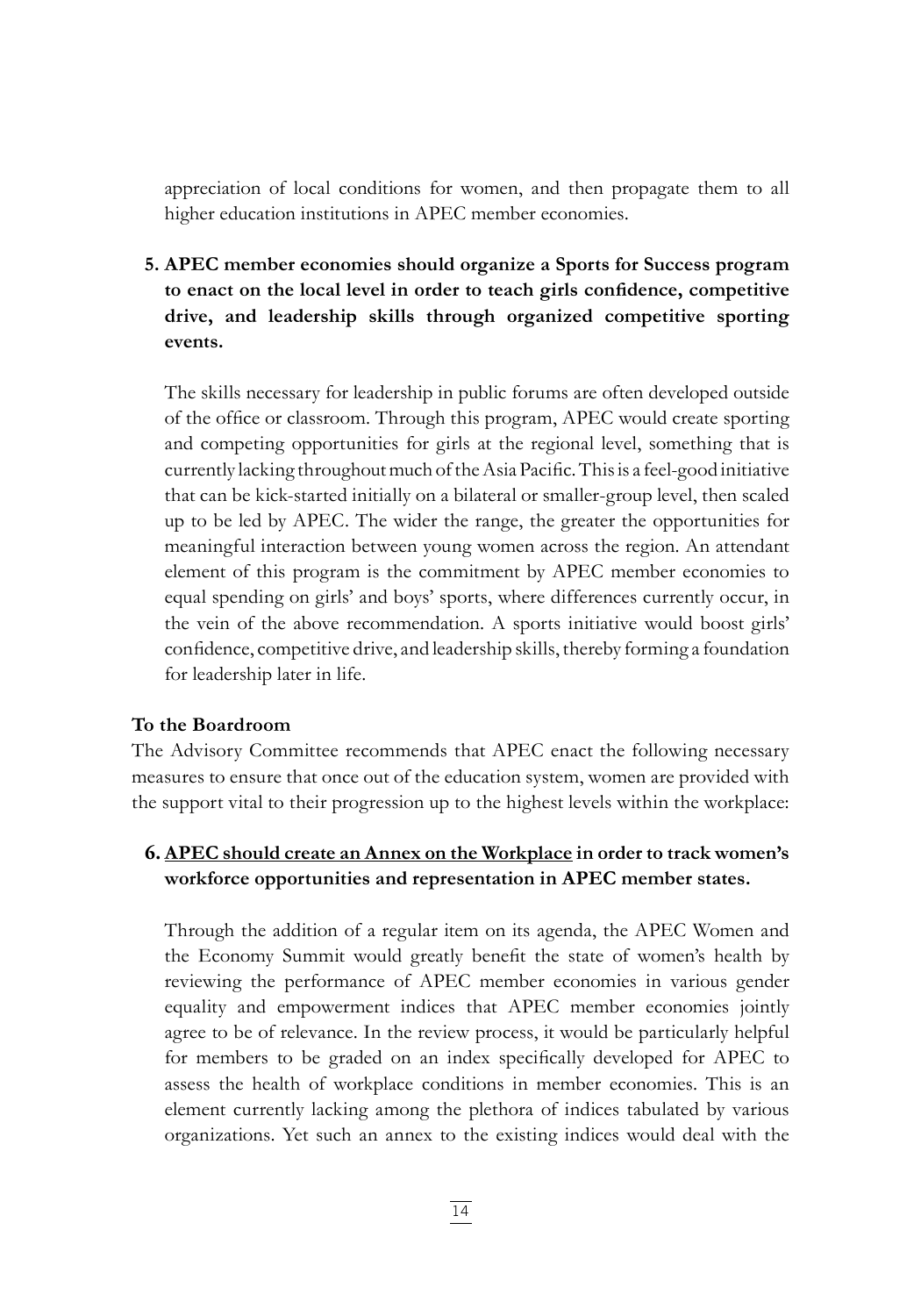most practical and concrete factors that impact working women on a day-to-day basis, such as the accessibility of childcare systems or flexible work structures. APEC should develop this supplementary measurement tool in consultation with APEC member economies. Its use would be a necessary addition to existing measurement tools, and would give APEC member economies a common basis on which to assess areas for improvement and sharing.

#### **7. APEC should conduct a Percentage Study, carried out by an appointed task force, in order to study the feasibility of affirmative action for women on commercial boards and senior government platforms.**

 An APEC-sponsored team should study whether it would be beneficial for APEC to commit to achieving a certain percentage of female representation on commercial boards and governments. The team would study the effects of such percentage commitments where they have been made, and propose other percentages, or proxy targets, should a specific percentage be inappropriate or ineffective for the APEC context. The team's deliverable is to propose its findings before the next APEC Women and Economy Summit, so that APEC may adopt a percentage commitment or an alternative to one. This study process, besides eliciting better understanding of this lever, would foster an important dialogue, encouraging governments to actively think about the demographics of their leaders and work to implement policies for female inclusion. If effective, the outcome would be to put gender discrepancies on the radar screen for governments, the private sector, and the public at large.

## **8. APEC member economies should organize a Women-Friendly Credits policy framework in order to assess, incentivize, and penalize corporations based on the benefits and resources provided for female employees.**

The proposed Index on the Workplace will leave the individual governments of APEC member economies better informed and positioned to develop their own policy landscapes to assess, incentivize, and penalize corporate players based on the full package of benefits and support they offer for female employees, including such factors as childcare and eldercare facilities, flexible hours, and maternity leave. Just as some governments currently reward or castigate organizations based on their efforts to conserve energy or be environment friendly, they can likewise develop credits for companies that make efforts to be women friendly. Such recognition can run the gamut from celebratory awards to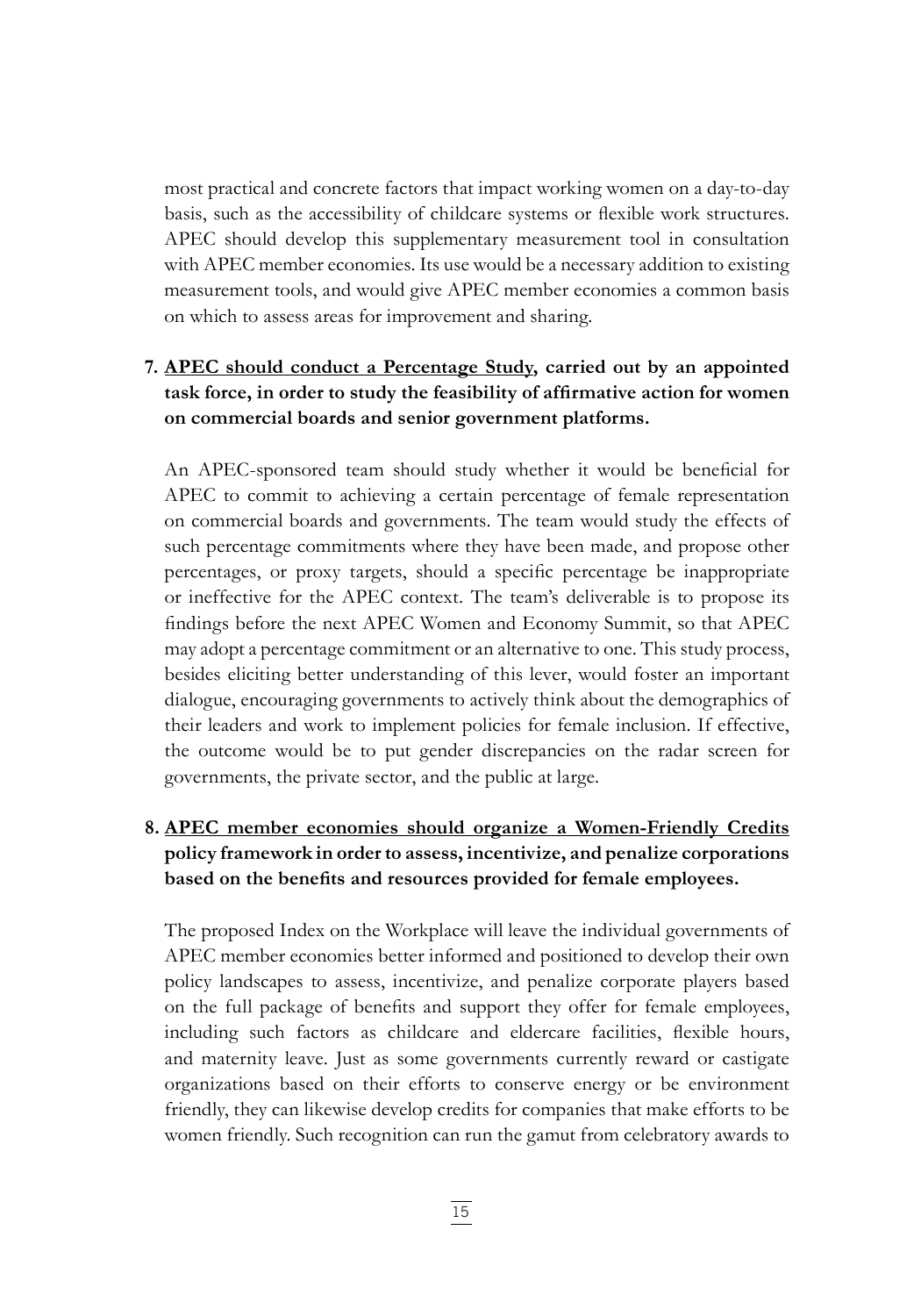concrete fiscal incentives. There is no limit to the range of innovative solutions companies can come up with if they are given sufficient incentives by forwardlooking governments.

#### **9. APEC should start a Let Business Lead policy to incentivize the private sector for publicizing positive images of women leaders.**

The suggestion for the message of women's leadership to be promoted is constantly made, but not necessarily to the best equipped body. Instead of having government or government-linked agencies push this message, individual governments should focus their energies on creating a policy environment within APEC that motivates commercial bodies to promote this message organically. For example, the institution of a Woman of the Year Award is arguably more engaging to the public if run by a leading women's journal rather than, or in addition to, one run by a government agency. The increase of positive media representation will bring visibility to the women already in leadership positions to stand as role models for young girls and challenge socially held stereotypes about women's leadership abilities and even the numbers of women in these positions.

#### **10.APEC should establish an Upward Resource Center in an APEC member economy in order to develop programs enabling working women to continue acquiring skills for success and leadership.**

Continuing education workshops and resources help women to improve the career skills necessary to move upward in the workforce. APEC should appoint an existing institution or think tank in an APEC member economy to act as a resource center to develop resources for taking working women to the next stage of leadership. For example, such a resource center would organize remotely run seminars for women with portable career skills to improve their negotiation or career mobility skills. This Resource Center would help to develop women's skills once out of school, and act to encourage women to stay in the workforce and actively develop their careers.

#### *Room for improvement*

In advancing the above and other recommendations, we would like to underline the importance of involving male policy and opinion makers in the initiatives to improve opportunities for women. This is to underscore that women's leadership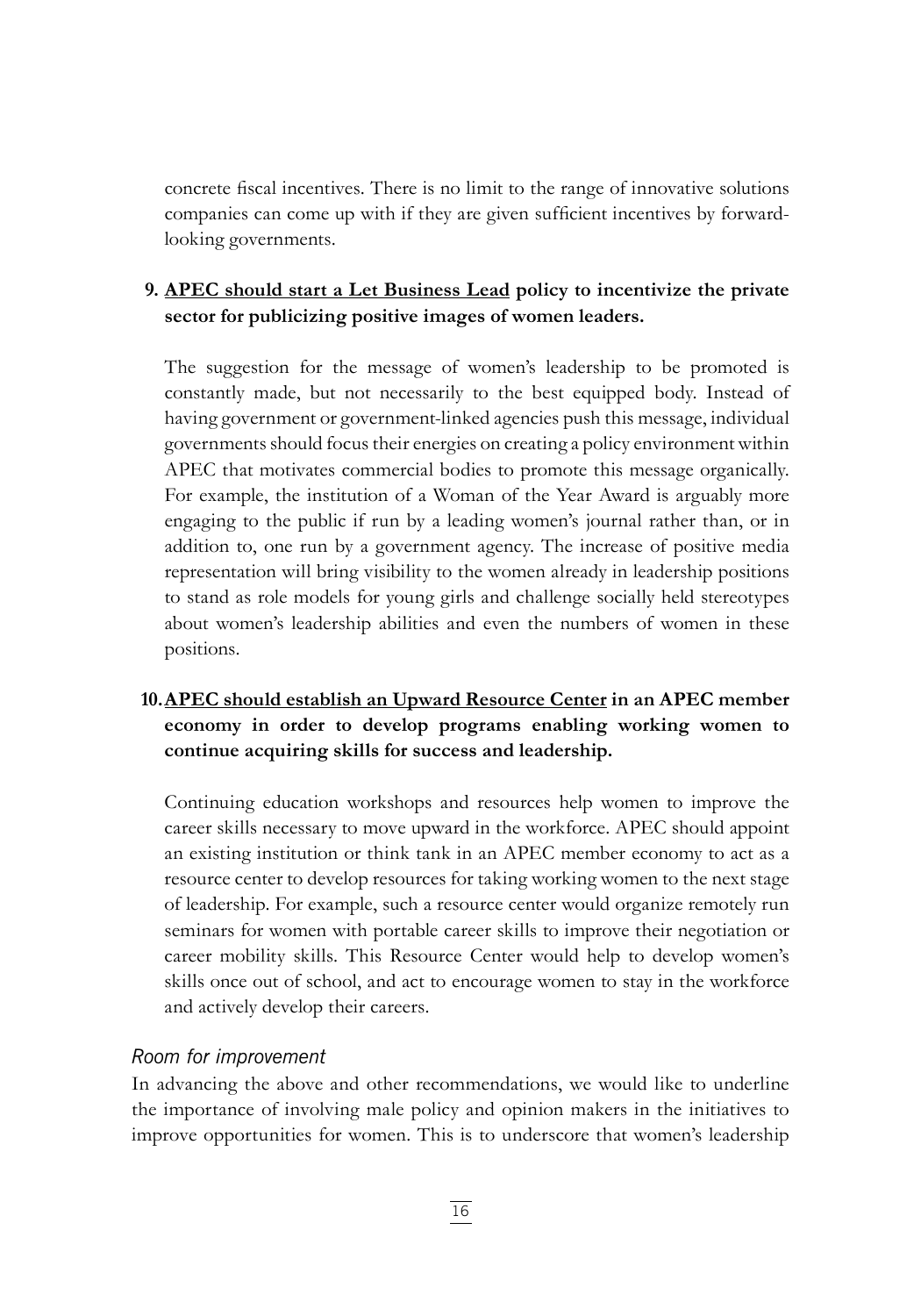is not a concern only of women, but of all members and beneficiaries of economic growth. The contributions of male leaders should be invited and valued. Many of the initiatives underway and the new recommendations proposed, from mentorship to flexible work structures, can be executed more meaningfully with the participation of the male constituency. Men's involvement in the process is essential to the societal acceptance, and therefore success, of these programs and their outcomes on the ground.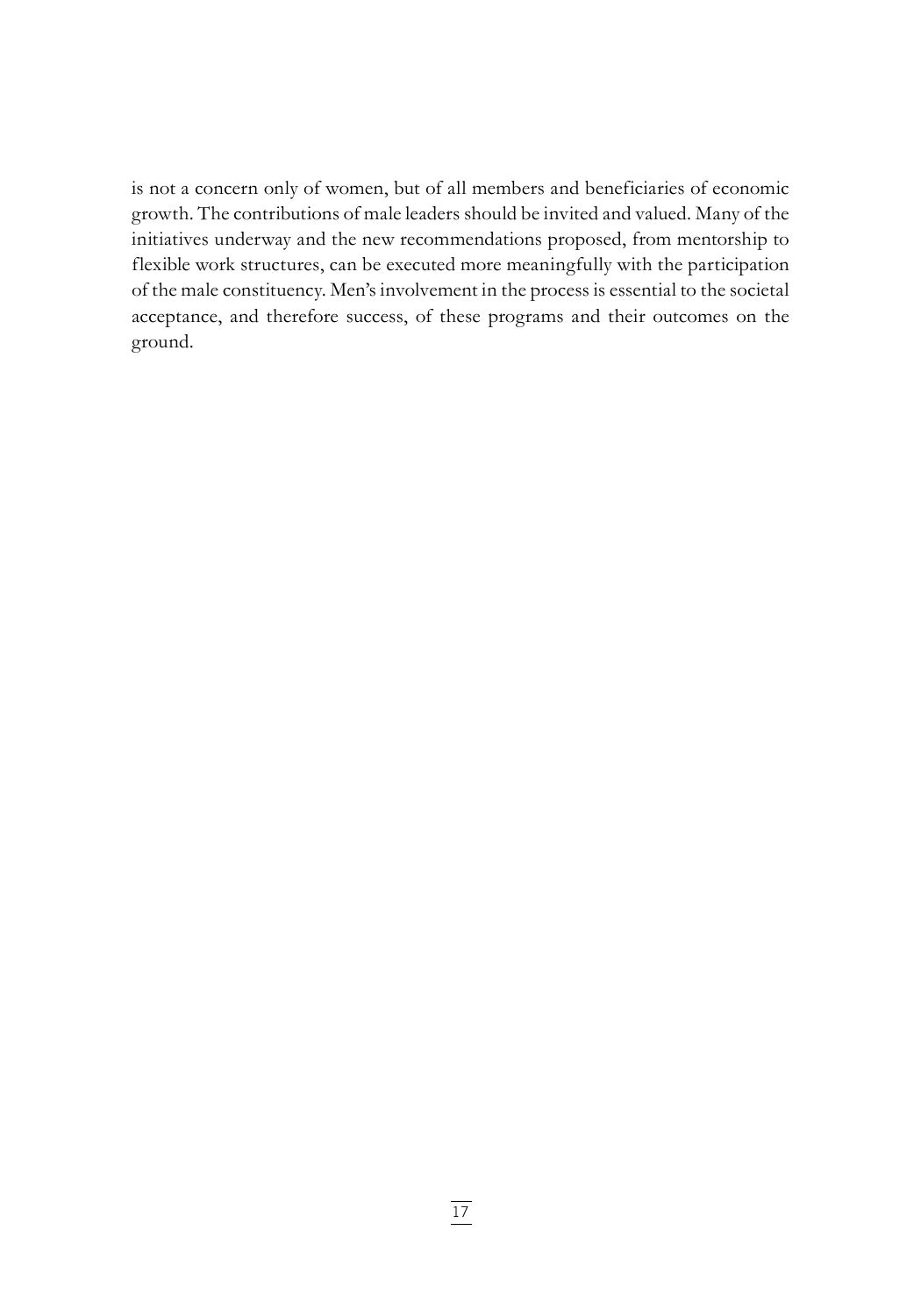# Appendix:

*Positive Models: Organizations Promoting Women's Leadership in the Asia Pacific and Beyond*

## **10,000 Women**

10,000 Women is a 5-year initiative funded by Goldman Sachs to sponsor the business and management education of 10,000 under-served women globally. The program is run through a network of academic and non-profit organizations that provide contextually relevant curriculum to students. Students are offered post-graduate support from these organizations, local businesses, and Goldman Sachs.

**Today:** Since it started in 2009, 10,000 women has been active in 22 countries and Goldman Sachs has committed over \$100 million toward financing women's educations.

**Tomorrow:** The project is currently in the middle of its planned course and will continue to expand its scope to reach more women over the next two years. **http://www2.goldmansachs.com/citizenship/10000women/index.html**

## **The Global Fund for Women**

The largest women's rights advocacy group in the world, the Global Fund for Women is a publicly funded non-profit organization that provides grants for women-led organizations. In describing their grants, the Fund says that it "primarily [provides] flexible, general support grants that address universal issues such as reproductive health and choice, access to education, economic independence, political participation, the rights of sexual minorities and the prevention of violence against women and girls."

**Today:** Since its start in 1987, it has provided support to over 4,200 women's rights organizations in 172 countries.

**Tomorrow:** The Global Fund for Women continues to provide grants, as well as advocate for women's legal rights such as for broader implementation of UN Security Council Resolution 1325 on women and peace and security. **http://www.globalfundforwomen.org/**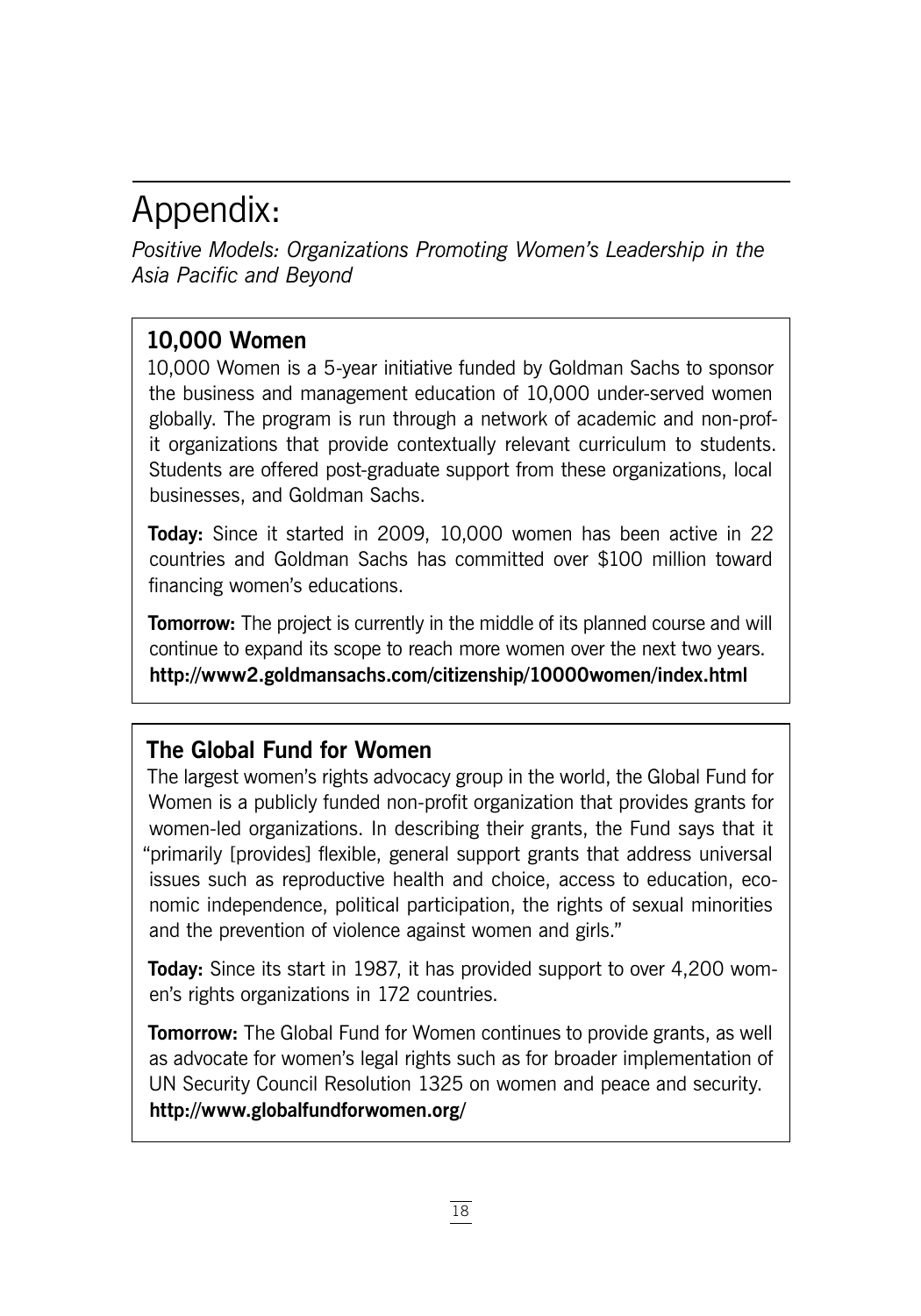## **Council of Women World Leaders**

A policy division of the Aspen Institute, the council is a network of current and former female presidents and prime ministers. It was started in 1996 by the first democratically elected female leader in the world, Vigdís Finnbogadóttir, president of Iceland from 1980 to 1996. Since 1998, the Council has also included female cabinet ministers in its mission to promote and bring visibility to women leaders both nationally and internationally.

**Today:** The council has advocated for an increase in the number of women in the top positions of government office, and promotes good governance by those women.

**Tomorrow:** The council continues to support the increase of women in leadership through the dialogue provided by such programs as the Madeleine K. Albright Women's Voices at the Aspen Institute series of round-table discussions.

**http://www.cwwl.org/index.html**

## **Asian Women's Leadership University Project**

Organizers plan to open a university that provides young Asian women with a liberal arts education to prepare them for leadership positions for the sake of "[advancing] social, political and economic development in the region." For example, as a part of AWLU's proposal, the university would organize an Empowerment Fund to competitively award financing for students' independent projects and entrepreneurial endeavors.

**Today:** AWLU has so far gathered a team of leaders from educational institutions and other organizations around the world who have created an ambitious proposal for the university. In the past couple months, they have raised more than \$120,000.

**Tomorrow:** Organizers aim to open the University in Malaysia in September of 2015.

## **http://awluproject.org/**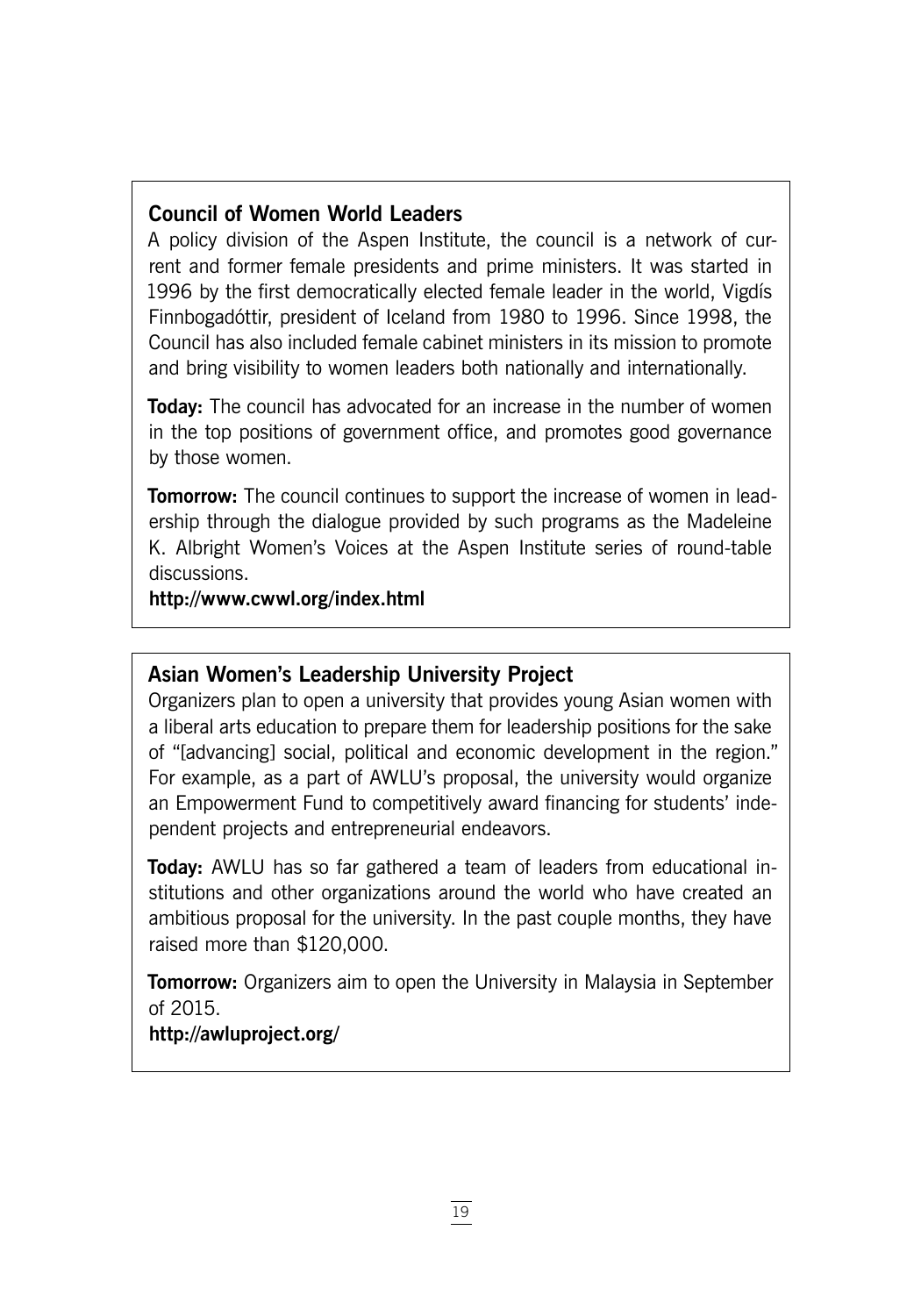# The Asia Society Next Generation Women's Leadership Advisory Committee

Lead Author: **Mei Pin Phua,** Writer; Asia 21 Fellow

Advisory Committee:

**Jumaatun Azmi**, Founder and Managing Director, KasehDia; Asia 21 Fellow **Mitsuru Claire Chino**, Corporate Counsel, Itochu Corporation; Asia 21 Fellow **Alexandra Harney**, Author, Blakemore Freeman Fellow, Tsinghua University; Asia 21 Fellow

Research Associates: **Michelle Lee**, Intern, Asia Society **Sara Segal-Williams**, Intern, Asia Society

#### **ACKNOWLEDGEMENTS**

The completion of this white paper would not have been possible without the contribution of Asia Society's Asia 21 Fellow Mei Pin Phua. Within a very tight schedule, Mei Pin worked tirelessly across international time zones, to draft this concise yet comprehensive white paper and synthesize excellent suggestions and input from the members of the Advisory Committee, also comprised of Asia 21 Fellows. The Asia Society also owes a special thanks to Michelle Lee and Sara Segal-Williams, two amazing research associates who complemented Mei Pin's gusto and painstakingly carried out research and multiple revisions of the paper. We could not have asked for a better team to work on the paper.